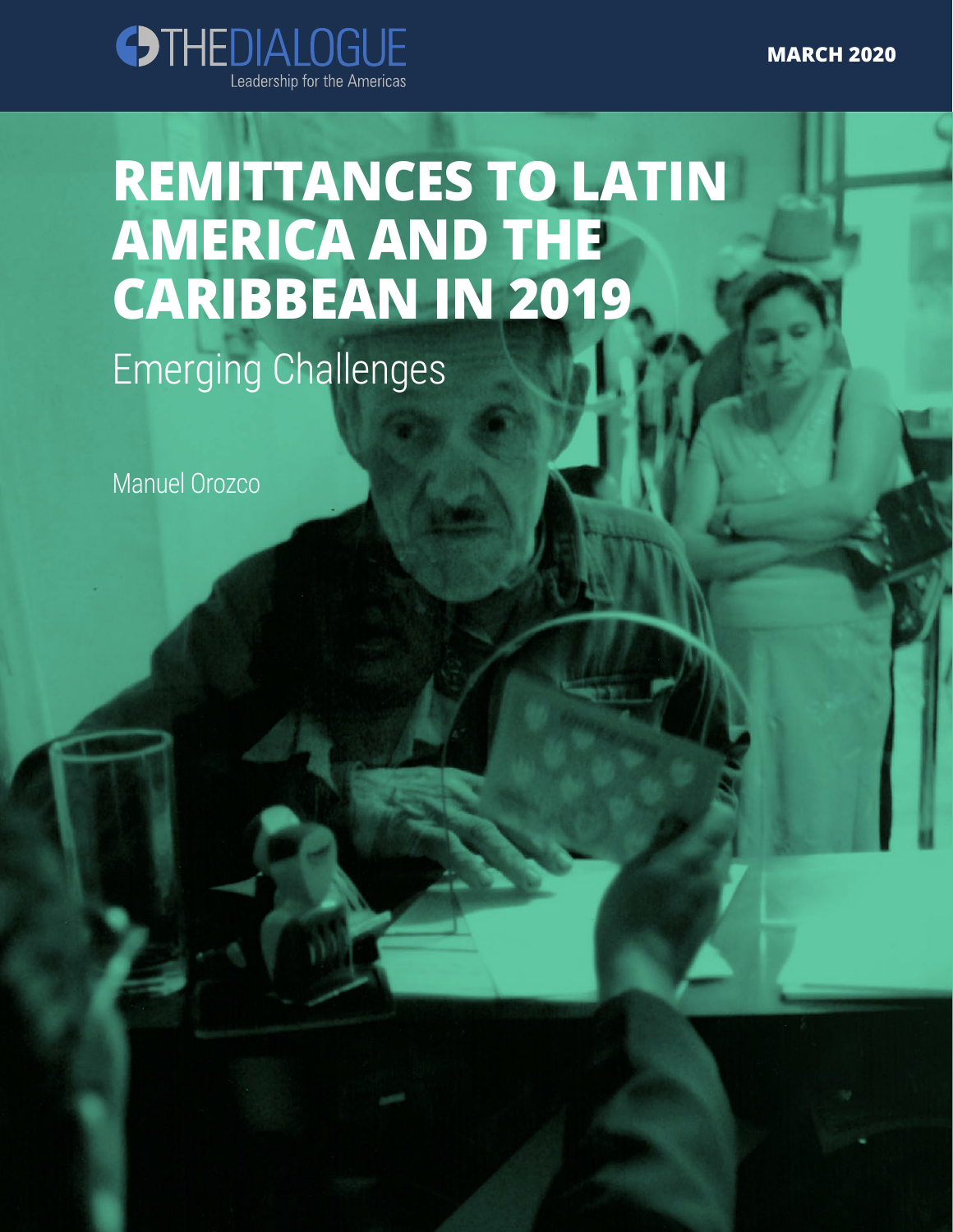© 2020 Inter-American Dialogue.

Photo credit: Manuel Orozco / Public Domain

Layout: Kathryn Klaas with Daniela Sáez / Inter-American Dialogue

This report is a product of the Migration, Remittances and Development Program at the Inter-American Dialogue. The views and recommendations contained herein are solely the opinions of the author and do not necessarily reflect the consensus views of the board, staff, and members of the Inter-American Dialogue or any of its partners, donors, and/or supporting institutions. The Inter-American Dialogue is a non-partisan organization deeply committed to intellectual independence, transparency, and accountability. While donors are encouraged to participate in Dialogue activities, they do not influence our work in any way. Financial supporters have no control over the writing, methodology, analysis or findings of the Dialogue's research efforts.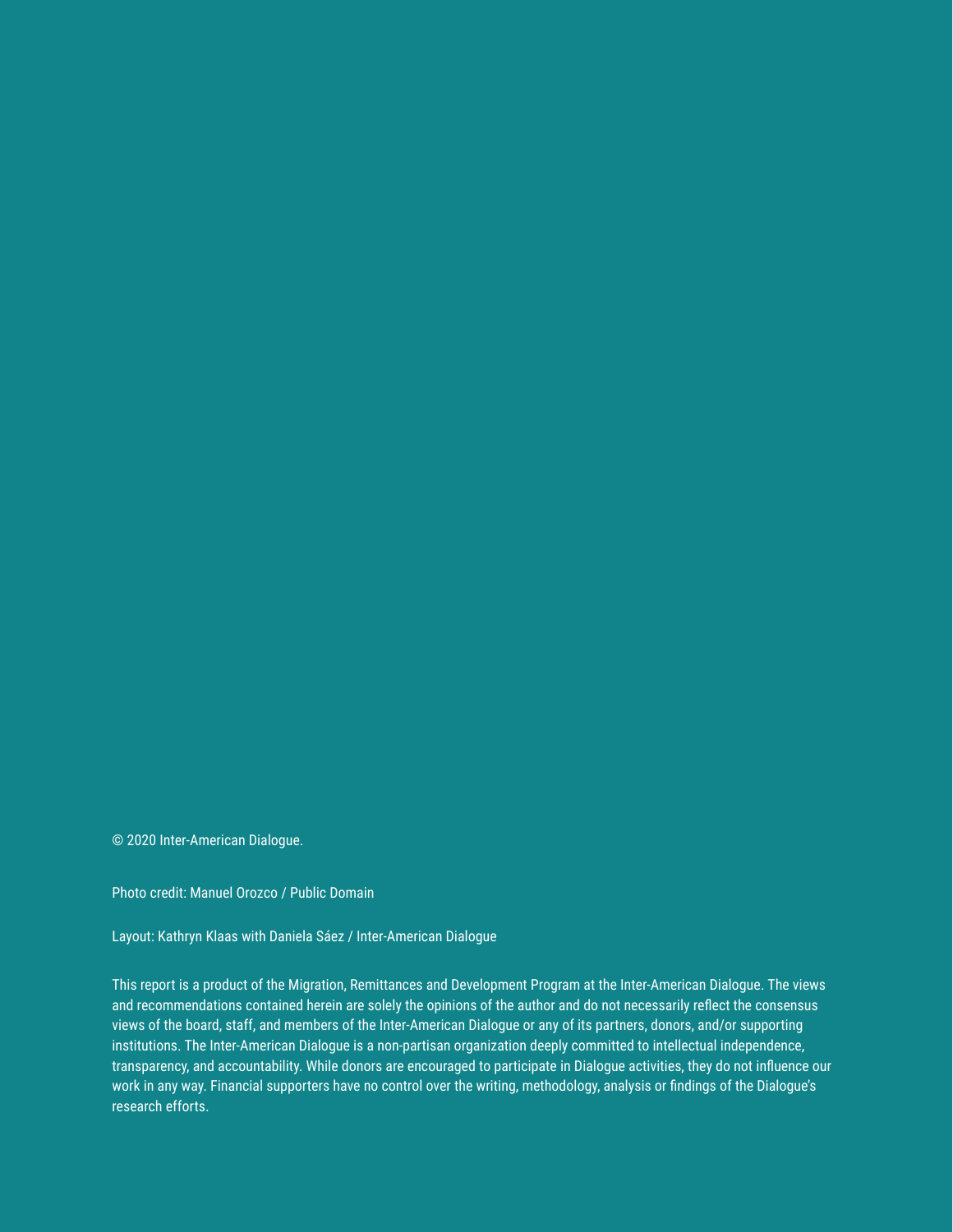# **Report Contents**

| I. |        |  |
|----|--------|--|
| Ш. |        |  |
|    | Mexico |  |
|    |        |  |
|    |        |  |
|    |        |  |
|    |        |  |
|    |        |  |
|    |        |  |
|    |        |  |
|    |        |  |
|    |        |  |
|    |        |  |
|    |        |  |
|    |        |  |
|    |        |  |
|    |        |  |
|    |        |  |
|    |        |  |
|    |        |  |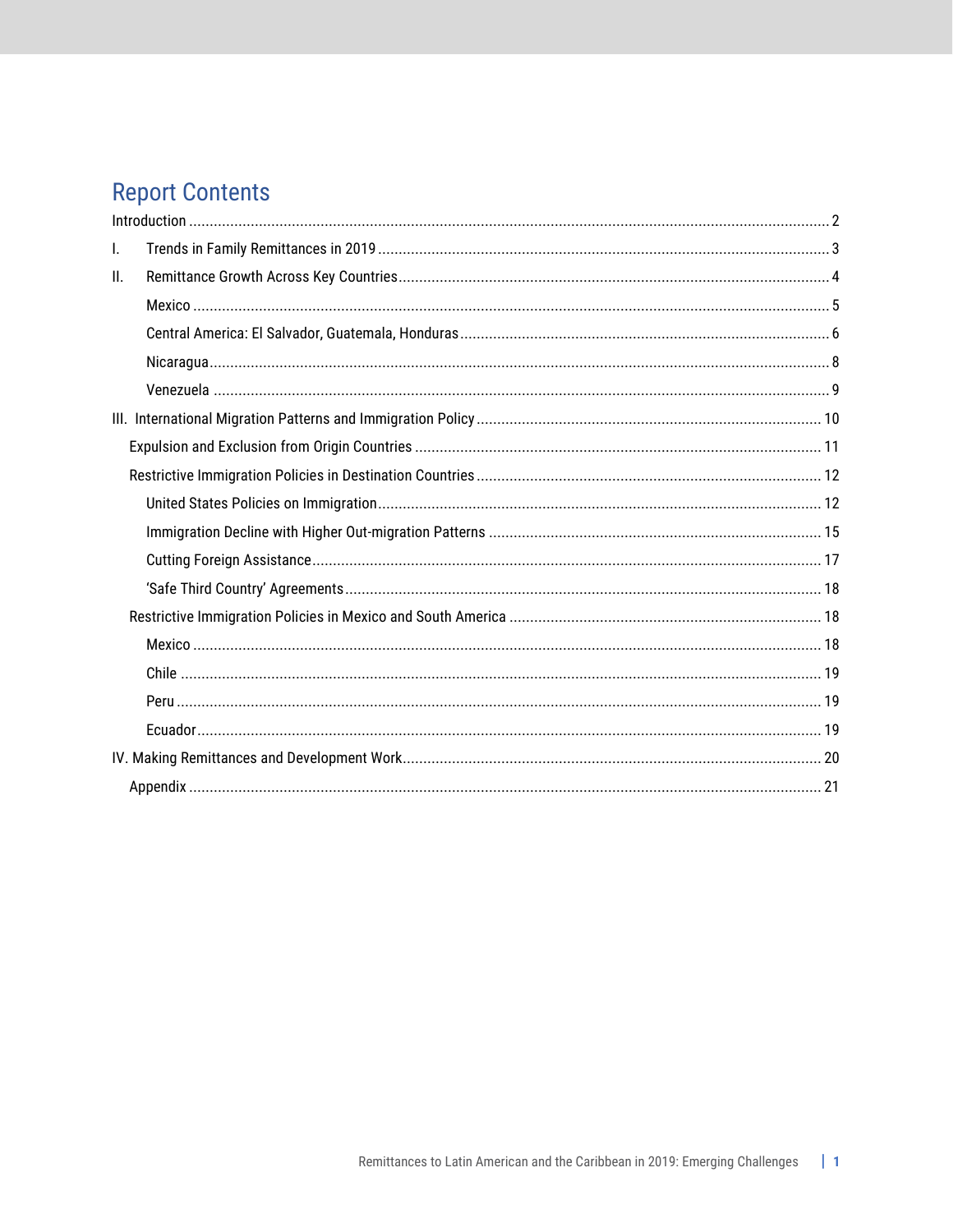# <span id="page-3-0"></span>**Introduction**

This report presents the annual trends of family remittances to Latin America and the Caribbean in 2019. Overall, we find a continued but slowed growth in the flow of funds.

This continued growth is possibly associated with political deterioration in several countries that resulted in increased out-migration and the need to send funds to relatives. This context combined with restrictive immigration policy throughout the region, reduces the number of potential, new remittance senders by limiting their entry into the sending country while at the same time making existing immigrants send more money out of fear.

The following are some of the findings reported in this study:

- Remittances reached nearly \$100 billion in 2019
- These flows grew at 8.2%, and show a slowing trend that began in 2017
- The countries experiencing the highest remittance growth are also those where political problems are driving migration
- Venezuela registers the highest growth followed by Brazil, Honduras, Nicaragua, and Guatemala
- Restrictive immigration policies in countries where political conditions are driving migration and remittancesending may impact future flows
- Despite the slowdown, these flows contributed to preventing greater economic shocks from the regional slowdown
- Relative to regional GDP, remittances are 2% for a second consecutive year in 2019 against near 0% GDP growth in the Americas
- Central America and the Caribbean are among the most income dependent regions on remittances
- 40 million households receive money in the Latin America and Caribbean region, of which 2.3 million are Venezuelans

The main factors explaining the continued but slowed growth in remittances are largely explained by intervening factors including: a rise in migration associated with political instability in the region, migrants sending more frequently to their relatives, and anti-immigrant policies in the United States and other restrictive migration policies in Mexico and South America.

In turn, this slow remittance growth may have implications for economic performance in several Latin American and Caribbean countries given that remittances represent a notable share of GDP for the most politically unstable countries in the region.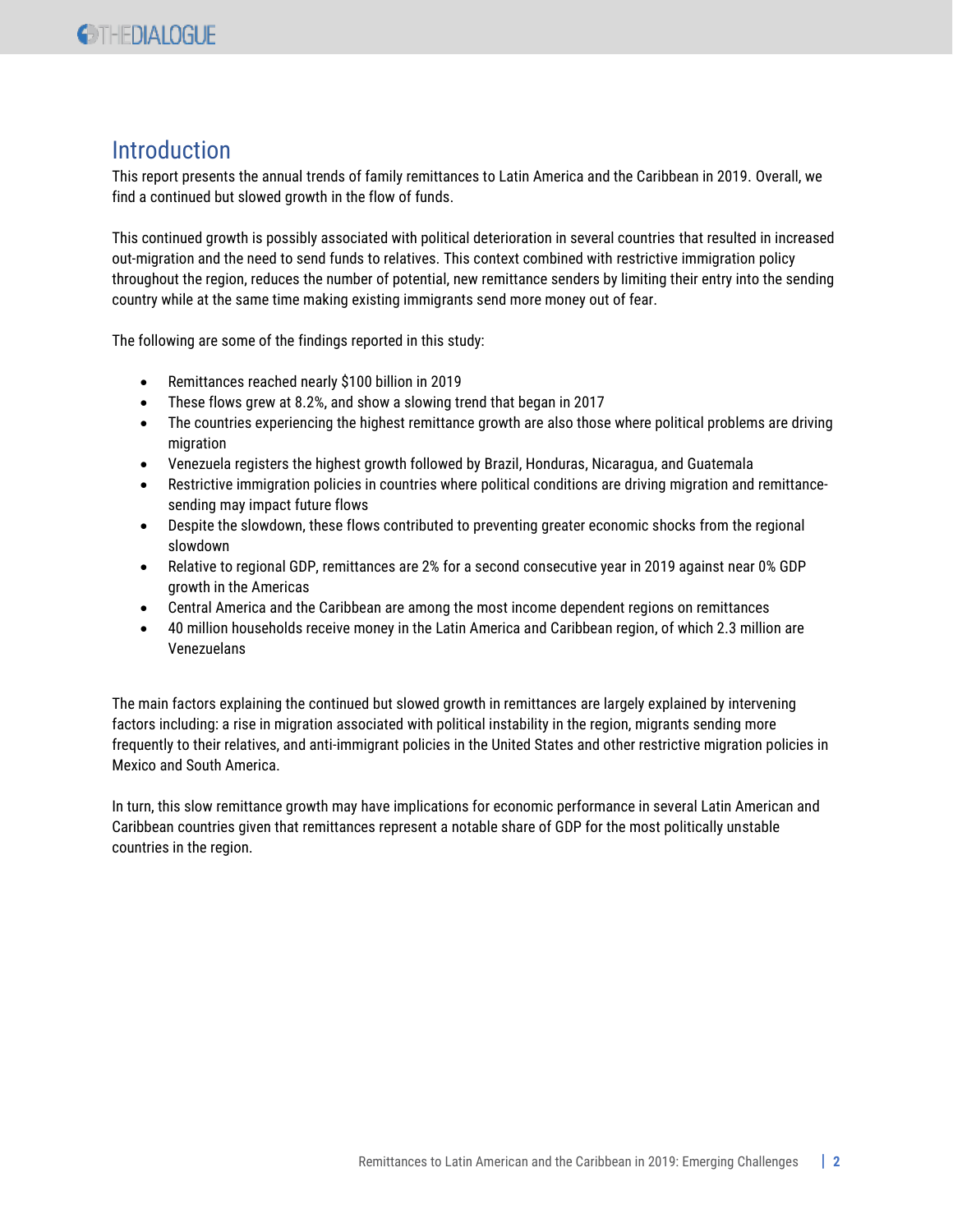# <span id="page-4-0"></span>I. Trends in Family Remittances in 2019

Family remittances to Latin America and the Caribbean grew 8.2% in 2019, a drop from the growth occurred in 2018. The slowing growth is associated with remittances to Mexico having decelerated from 11.2% to 7% as well as from significant reductions from other important remittance recipient countries such as El Salvador, Haiti, and Colombia. Venezuela, Nicaragua, Guatemala and Honduras continued to grow above 2018 levels, which strongly indicates the impact of politics and regime fragility on out-migration and remittance sending.

## FIGURE 1. ANNUAL REMITTANCE FLOWS TO LATIN AMERICA AND THE CARIBBEAN: VOLUME AND GROWTH, **2001 - 2 0 1 9**

-15.0% -10.0% -5.0% 0.0% 5.0% 10.0% 15.0% 20.0% 25.0% 30.0% 35.0% \$- \$20,000,000,000 \$40,000,000,000 \$60,000,000,000 \$80,000,000,000 \$100,000,000,000 \$120,000,000,000 2001 2002 2003 2004 2005 2006 2007 2008 2009 2010 2011 2012 2013 2014  $\overline{5}$ 2016 2017 2018 2019 Volume - Growth

Source: The World Bank (2019) and the Central Banks of 24 countries.

In 2019, remittances also represented the largest share of GDP in the region's most politically unstable countries: Honduras, Nicaragua, Guatemala and Haiti. This increase is particularly indicative of the important role remittances play in these countries' macroeconomic stability given the decrease these countries experienced in remittance growth during 2019. We look at the relationship between political stability and remittance trends in greater detail further on in the report.

Given changing trends in the region immigration policy (see Section C of this report), we foresee continued growth over the next five years, albeit at a slower pace than what was observed for the 2015-2019 period.

During this period (2015-2019) remittances grew at 7%, similar to the 20-year trend of 7% year-on-year growth recorded since 2000. Given the decrease in growth in 2019, future remittance flows for 2020-2024 will show a smaller, yet continued growth of over 5%.<sup>1</sup>

<sup>1</sup> These estimates were calculated prior to the COVID-19 outbreak. We expect remittance growth to slow even further in response to circumstances related to the pandemic. Further analysis on COVID-19's potential impacts on remittances is available at [http://www.thedialogue.org/analysis.](http://www.thedialogue.org/analysis)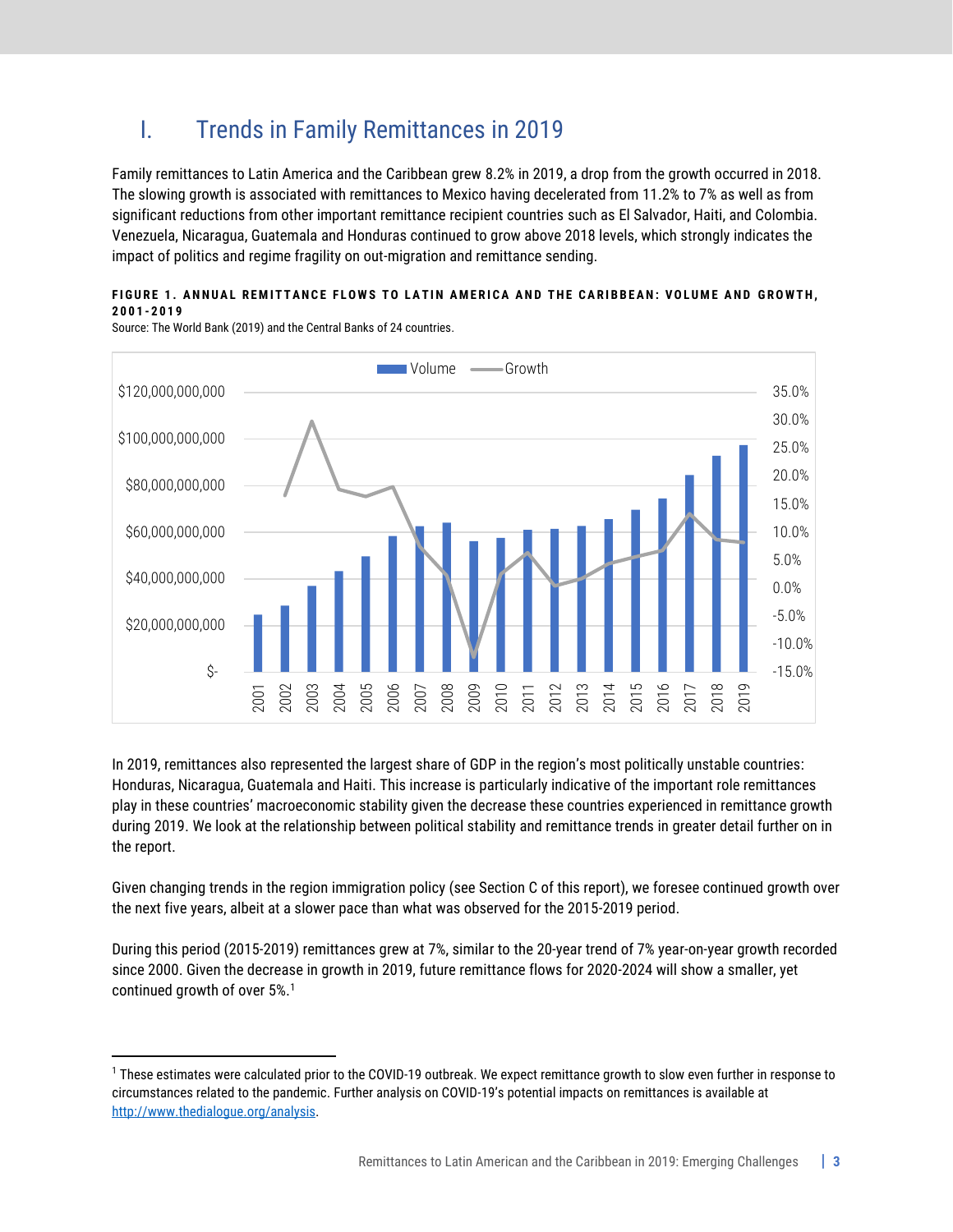#### **TABLE 1: FAMILY REMITTANCES GROWTH AND SHARE OF GDP, 2019** Source: Central Bank Data and INEC data for Panama.

|                       | <b>Volume</b>  | <b>Year on Year Growth</b> |             |
|-----------------------|----------------|----------------------------|-------------|
| <b>Country Name</b>   | 2019 (US\$)    | Growth 2018                | Growth 2019 |
| Venezuela, RB         | 3,115,900,211  | 17.8%                      | 28.1%       |
| <b>Brazil</b>         | 2,962,000,000  | 8.0%                       | 15.5%       |
| Honduras *            | 5,424,040,000  | 9.5%                       | 14.0%       |
| Nicaragua *           | 1,699,840,000  | 7.3%                       | 13.2%       |
| Guatemala             | 10,508,310,000 | 11.0%                      | 13.1%       |
| Dominican Republic    | 7,087,180,000  | 9.3%                       | 9.0%        |
| Panama                | 493,150,000    | 0.9%                       | 8.0%        |
| Ecuador*              | 3,250,250,000  | 6.3%                       | 7.2%        |
| Colombia              | 6,772,510,000  | 12.9%                      | 7.0%        |
| Mexico                | 36,045,524,000 | 11.2%                      | 7.0%        |
| Guyana *              | 299,776,693    | 5.7%                       | 5.0%        |
| Trinidad and Tobago * | 145,643,739    | 2.6%                       | 5.0%        |
| Suriname*             | 545,007        | $-26.6%$                   | 5.0%        |
| Belize *              | 97,138,376     | 2.5%                       | 5.0%        |
| Argentina *           | 532,851,342    | 11.4%                      | 5.0%        |
| Cuba                  | 1,531,537,875  | 4.8%                       | 5.0%        |
| Haiti *               | 3,346,270,000  | 13.4%                      | 4.5%        |
| Costa Rica *          | 518,200,000    | $-5.0%$                    | 3.8%        |
| El Salvador           | 5,650,210,000  | 7.3%                       | 3.3%        |
| Peru                  | 3,325,920,000  | 5.4%                       | 3.1%        |
| Jamaica *             | 2,376,130,000  | 1.6%                       | 1.3%        |
| Paraguay *            | 568,430,000    | $-3.1%$                    | $-0.1%$     |
| Uruguay *             | 104,286,000    | 5.6%                       | $-0.9%$     |
| <b>Bolivia</b>        | 1,318,220,000  | $-1.2%$                    | $-3.8%$     |
| LAC region            | 97,173,863,242 | 9.0%                       | 8.2%        |

Notes: \* Estimates; \*\* Venezuela 2018, 2019 remittance data is Inter-American Dialogue estimate based on survey data; previous years are unavailable. For GDP growth and Remittances GDP, Inter-American Dialogue estimates based on World Bank figures for GDP and economic growth from the Economic Commission for Latin America and the Caribbean.

# <span id="page-5-0"></span>II. Remittance Growth Across Key Countries

One of the key drivers of remittances to Latin America and the Caribbean is migration from politically unstable countries. Political tensions and crises in 2019 in several Latin American and Caribbean countries such as Haiti, Nicaragua, Bolivia, Brazil, Dominican Republic, Ecuador, Honduras, Uruguay, Argentina, Colombia, Chile, Costa Rica and Guatemala set a trend in motion that reshaped the political debate as well as the policy outcomes to come to ensure stability in the region.

In many of these countries, out-migration has been a consequence of deteriorating political conditions. One effect of this migration wave is a greater volume of remittances being sent to relatives. Overall, we find that countries where remittances were higher, are also among those that are least democratic or politically stable. To illustrate, this section looks at transfers to several countries experiencing political challenges and also points to the slowdown in remittances to Mexico.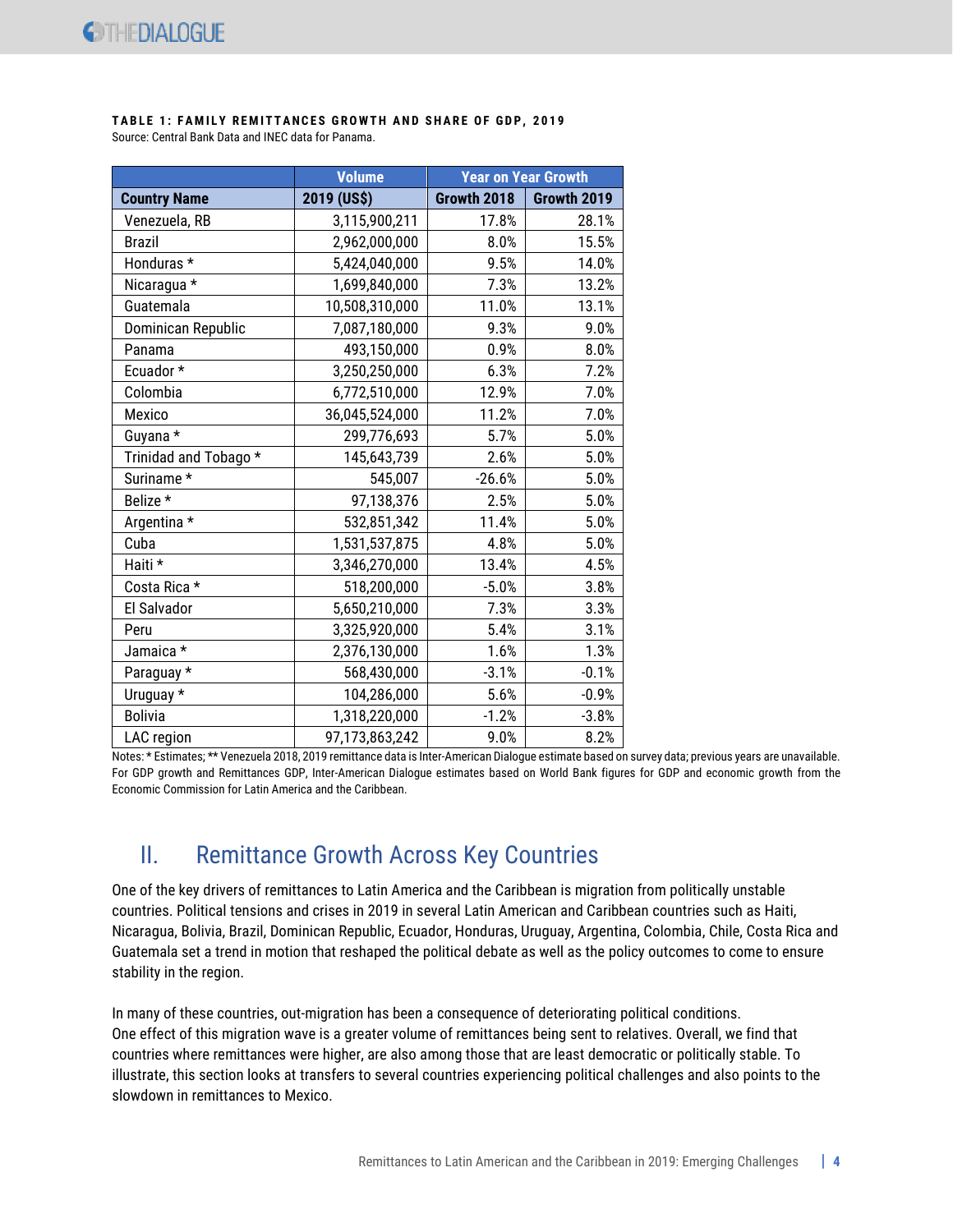## FIGURE 2. REMITTANCE GROWTH AND RANKING ON THE DEMOCRACY INDEX, LATIN AMERICA AND THE **C A R I B B E A N , 2 0 1 9**

Source: Democracy Index, The Economist 2020.



## <span id="page-6-0"></span>*Mexico*

Over time, remittances to Mexico have increased in large quantities relative to their volume, reaching 36 billion in 2019.

That number represents a 4.2% increase from the previous year, but a drop from the 12% growth in 2017. Remittance flows to Mexico had been increasing, pointing not necessarily to new migration, but rather to more migrants are remitting and are also sending higher amounts.

In a previous study we showed that the percentage of all Mexican migrants sending money increased from 50% in 2006 to 66% in 2016, suggesting that as Mexicans are staying longer they continue to remit. $^2$  Moreover, we also found shifts of mobility of Mexicans within the United States to states where the percentage of migrants sending was higher. More importantly, the average remitted from those states, Florida, New York and Georgia is 20% higher than what Mexicans in California remit.<sup>3</sup>

Our previous research has shown that migrants' fears of being deported have prompted them to increase the total amount of money sent annually, mostly by increasing the number of transactions sent. In previous years, migrants' falling expectations of returning home have shaped their intention to remit, prompting them to send higher volumes annually by sending remittances more frequently. Specifically, our research has shown that the "Trump fear factor" explains why remittances have increased despite restrictions on entering the US; those staying longer not only have increased the volume of money sent, but are also sending more out of fear of being deported. 4

However, the drop in year-on-year growth in 2019 points to two realities that may discontinue this trend in the future.

<sup>2</sup> Orozco, Manuel, Remittances to Latin America and the Caribbean in 2016

https://www.thedialogue.org/wp-content/uploads/2017/02/Remittances-2016-FINAL-DRAFT-1.pdf

<sup>3</sup> Ortega, Paulina and Manuel Orozco Remittance Flows from the US to Mexico at the State Level: Drivers and Trends, 2019.

<sup>4</sup> Orozco, Manuel.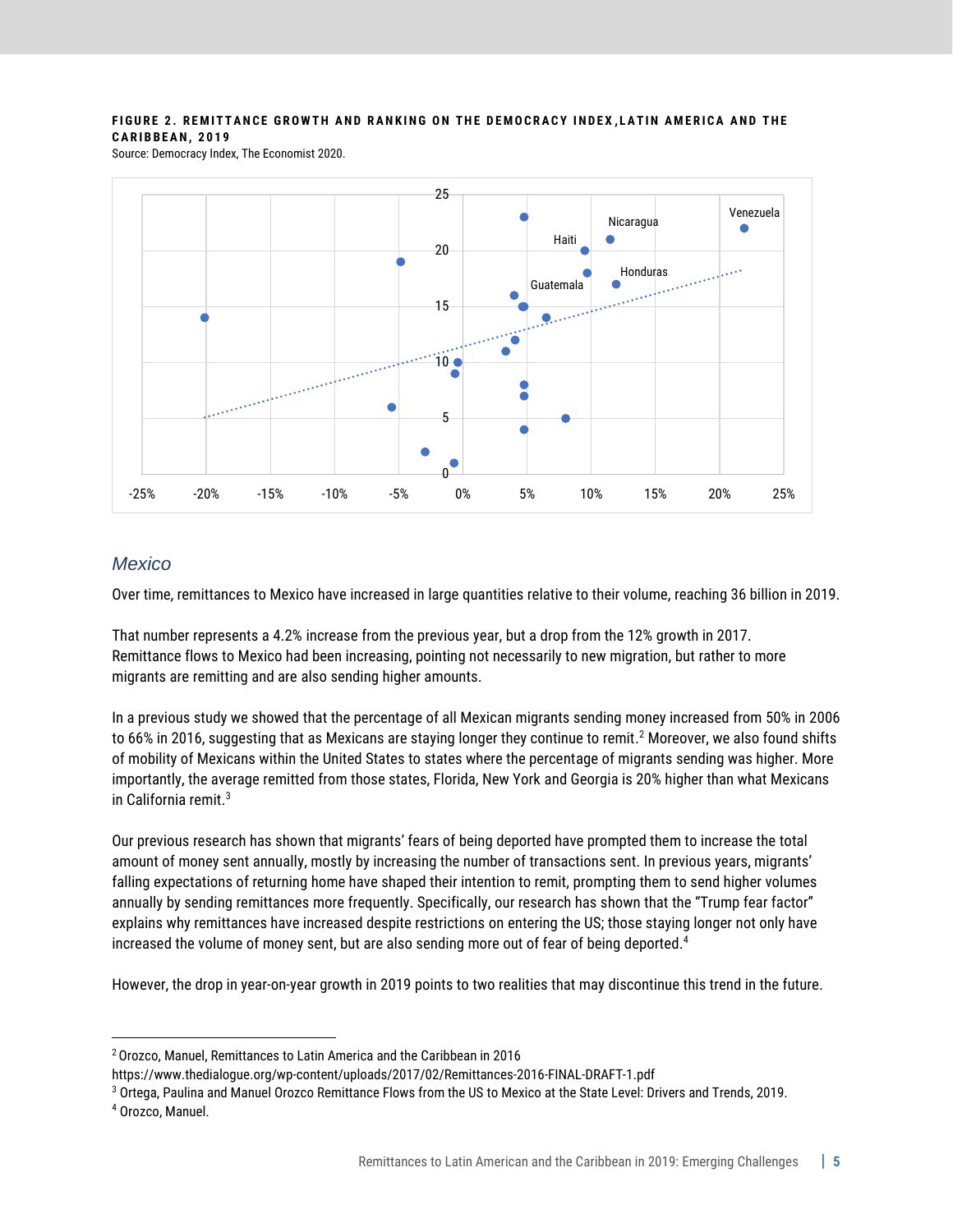First, the constraints posed by stiff policies that contain migration at the Mexican and Central American borders will reduce the pace of immigration and affect remittance sending. Mexican migration, in fact, has already been on the decline.

Second, and more specific to the Mexican case, the average amount sent may decrease relative to previous years because it may become financially unstable to continue sending such amounts. Mexican migrants have historically remitted less than 20% of their income, but between 2016 and 2018 they were sending above that threshold, largely relying on savings. Remitting at these higher amounts may not continue because migrants' income has not increased proportionally to the increased amount sent due to fear.

Therefore, Mexican migrants' sustained effort to send more money may slow down over time, which will affect aggregate remittance indicators. The table below shows that while the volume of remittances and the number of transactions grew at practically the same rate in 2019, the average principal remitted grew at a smaller pace, further explaining the drop in Mexico's total annual volume growth.

**T A B L E 2 : M E X I C O G R O W T H I N R E M I T T A N C E V O L U M E , T R A N S A C T I O N S A N D P R I N C I P A L A M O U N T S , 2 0 1 5 - 2019** Source: Central Bank of Mexico.

| Year | Volume growth | <b>Transaction growth</b> | <b>Principal growth</b> |
|------|---------------|---------------------------|-------------------------|
| 2015 | 5%            | 5%                        | 0%                      |
| 2016 | 9%            | 8%                        | 1%                      |
| 2017 | 12%           | 7%                        | 5%                      |
| 2018 | 11%           | 7%                        | 4%                      |
| 2019 | 7%            | 6%                        | 1%                      |

# <span id="page-7-0"></span>*Central America: El Salvador, Guatemala, Honduras*

Remitting to Central America is largely a function of migrants sending more money, mostly out of fear, and, to some extent, by more migration. Regarding the latter factor, the political situation in Central America, especially in El Salvador, Guatemala, and Honduras, continues to be a key factor driving migration, and, in turn, affects people's decision to remit.

Overall, recent studies have shown that the main reasons driving migration from El Salvador, Guatemala, and Honduras include family ties, particularly those established through remittances, poor economic conditions at the household and macroeconomic level, and victimization.

A 2019 study by Creative Associates showed that 25% of people from these countries have considered emigrating. Generally, people who have considered migrating reported being exposed to tough economic situations and have been victimized to a greater extent than those who had not considered emigrating. They also have larger have transnational family ties than those who have not thought about migrating. <sup>5</sup> The study identified 12 situations related to these factors that are more frequently experienced by those have considered migrating than those who have not (Table 3).

Across the region, the individual experiences and characteristics associated with thoughts of migrating include: being young, living in a low-income household, being a low skilled worker, being unemployed, being a skilled worker with at least a high school education, having an unfavorable outlook on the future economic situation, having been victimized, and having transnational ties. Youth are twice as likely to consider migrating than their older counterparts.

<sup>5</sup> "Saliendo Adelante: Why migrants risk it all," www.saliendo-adelante.com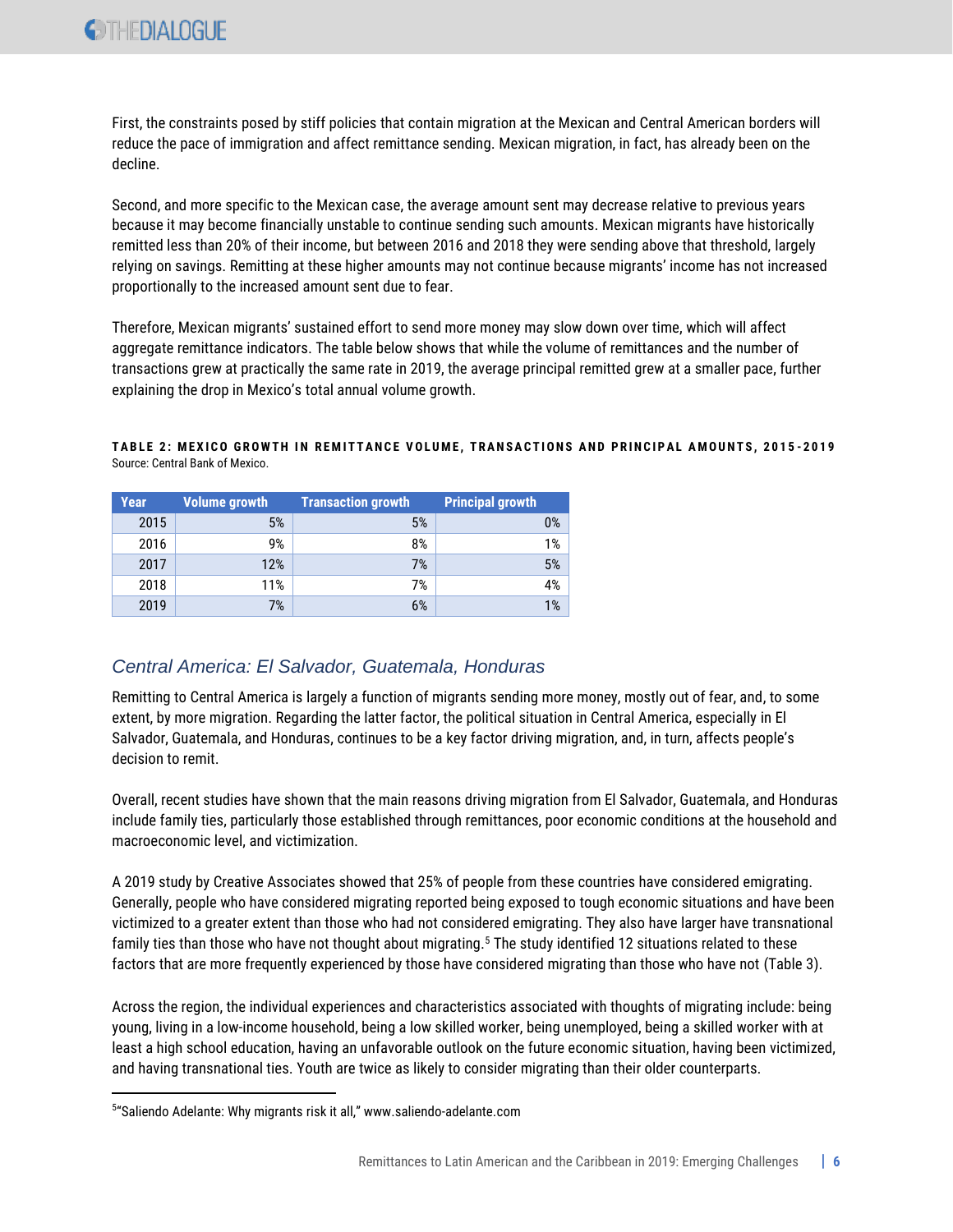#### TABLE 3. CHARACTERISTICS OF THOSE CONSIDERING MIGRATING FROM EL SALVADOR, GUATEMALA AND **H O N D U R A S , 2 0 1 9**

Source: Creative Associates, 2019, "Saliendo Adelante: Why migrants risk it all," www.saliendo-adelante.com

| <b>INDICATOR</b>                                                                      | <b>El Salvador</b> | <b>Guatemala</b> | <b>Honduras</b> | <b>All three</b><br><b>countries</b> |
|---------------------------------------------------------------------------------------|--------------------|------------------|-----------------|--------------------------------------|
| Percentage of people who would consider emigrating                                    | 23.9%              | 17.8%            | 33.0%           | 25.0%                                |
| <b>Demographic</b>                                                                    |                    |                  |                 |                                      |
| Being between 18 and 29 years old                                                     | 37.5%***           | 44.1%***         | 42.0%***        | 41.1%                                |
| Have at least a high school education                                                 | 62.0%***           | 55.2%***         | 50.4%***        | 55.2%                                |
| <b>Victimization, Crime and Insecurity</b>                                            |                    |                  |                 |                                      |
| Has been a victim of a crime or knows a family member /<br>someone close who has been | 25.0%***           | 26.2%            | 22.3%***        | 24.1%                                |
| <b>Economic</b>                                                                       |                    |                  |                 |                                      |
| Believes that conditions are worse off now than before                                | 46.4%***           | 44.1%***         | 64.6%***        | 54.0%                                |
| Believes that conditions will be worse next year                                      | 17.2%              | 23.4%            | 50.4%***        | 33.6%                                |
| Unemployed                                                                            | $11.5%***$         | $9.7%***$        | 13.5%           | 11.9%                                |
| Household lives on less than \$400 monthly and can't make<br>ends meet                | 32.3%***           | $35.9%***$       | $39.4%$ *       | 36.3%                                |
| Occupation as laborer                                                                 | 26.0%              | 43.4%***         | 37.6%           | 35.4%                                |
| <b>Transnational</b>                                                                  |                    |                  |                 |                                      |
| Has a relative living abroad (United States)                                          | 66.1%              | 50.3%            | 76.3%           | 66.9%                                |
| Receives remittances                                                                  | 35.4%***           | 27.6%***         | 45.8%***        | 38.1%                                |
| Has been deported                                                                     | 2.1%               | 1.4%             | $6.2%***$       | 3.9%                                 |

Note: \*\*\* statistically significant at 1%, \*\* at 5% and \* at 10% level

A range of economic issues influence whether residents from these countries consider migrating. Living in a household earning less than \$400 a month that can't make ends meet makes people 1.24 times more likely to consider migrating. Believing that conditions are worse off today than they were last year makes people 1.67 times more likely to think about migrating. Labor market conditions also matter.

Regarding transnational ties, having a relative abroad does not make a person more likely to think about migrating but receiving remittances does. In all three countries, receiving remittances has greater statistical significance than having a relative abroad. However, the statistical interaction<sup>6</sup> between receiving remittances and having a relative abroad is significant and yields a 71% chance that the person has thought of migrating.

As with Mexico, another factor that explains the increase in funds remitted relates to the greater volume of money being sent due to the fear factor. First, as in the Mexican case, 2019 growth in remittance volumes does not match transaction growth. Transaction growth was lower and not associated with migration levels, but rather with more migrants already in the US sending money, and sending higher amounts, largely out of fear of deportation.

Of the nearly 200,000 person-to-person transfers carried out in 2019, the number of new immigrants (of which, less than two-thirds start remitting the same year they arrive) was 78,000, or 2% of all migrant remitters. At the same time, the number of transactions increased by an average of 6%. In other words, we estimate that 90,000 migrants from El Salvador, Guatemala, and Honduras sent at least 20% more than the average amount typically remitted. This accounts for the difference in the increases in volume.

<sup>&</sup>lt;sup>6</sup> In statistical analysis, two variables interact when a particular combination of variables yields results that would not be anticipated based of the main effects of those variables.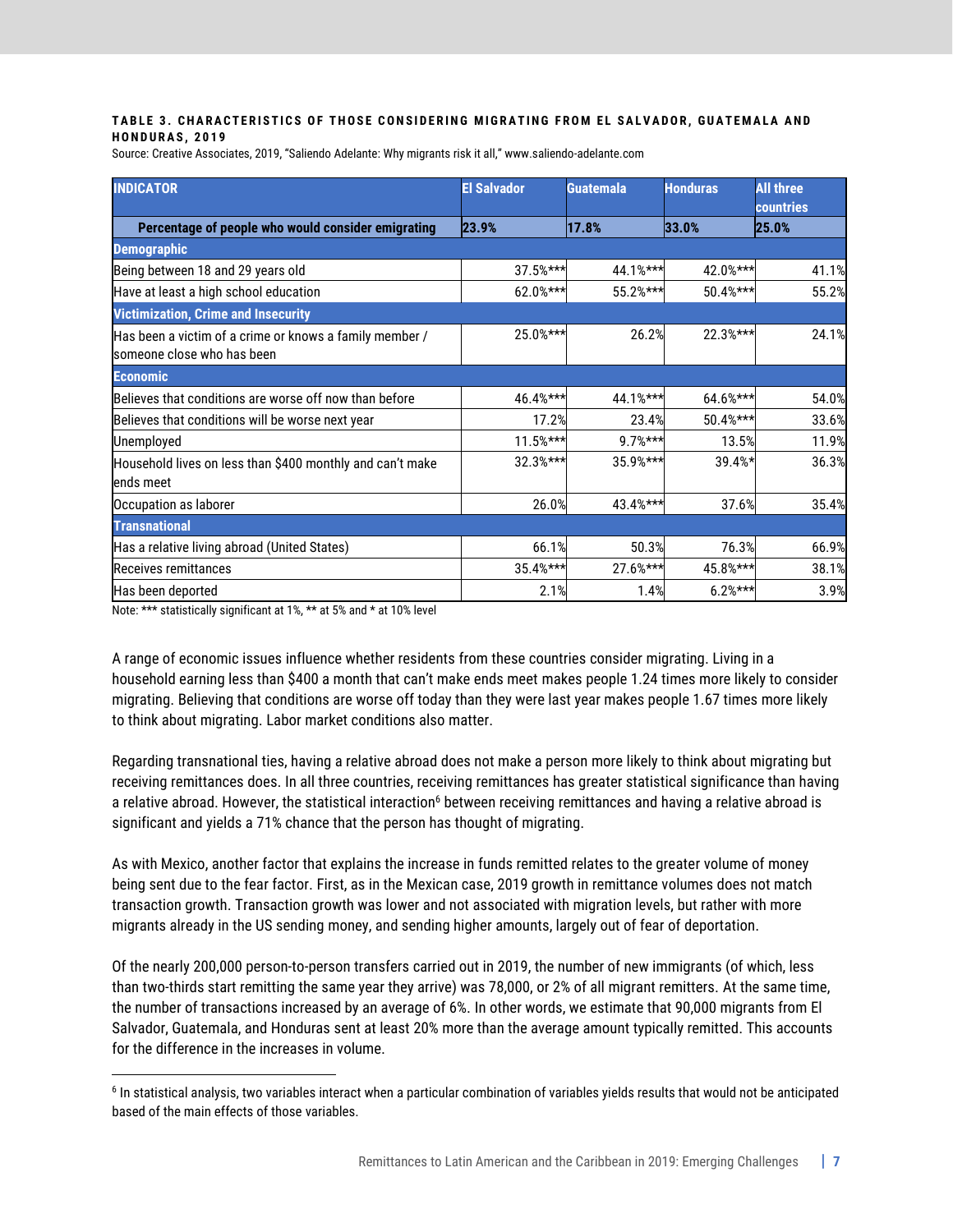|                     | <b>Volume</b><br>growth | <b>Transaction</b><br>growth | Increase in<br><b>transactions</b> | <b>Migration</b><br><b>increase</b> |
|---------------------|-------------------------|------------------------------|------------------------------------|-------------------------------------|
| <b>Guatemala</b>    | 13.1%                   | 4.3%                         | 63,256                             | 32,218                              |
| El Salvador         | 3.3%                    | 4.9%                         | 62,381                             | 26,843                              |
| Honduras            | 14.0%                   | 8.8%                         | 68,647                             | 19,153                              |
| All three countries |                         |                              | 194,284 <sup>a</sup>               | 78,214                              |

#### **TABLE 4: REMITTANCES TO EL SALVADOR, GUATEMALA AND HONDURAS 2019** Source: Central Bank data; Author's estimates on migration.

<sup>a</sup>We estimated 75% out of 114,070 as individual p2p transactions, accounting for the increases in the frequency remitted.

However, it is important to highlight that lower migration, combined with the possibility that migrants' capacity to send higher amounts eventually may wear out, could lead to declines in transaction growth. In fact, while remittances to the region have exhibited annual growth over 10%, individual person-to person-transactions have not shown the same increase (see table below).

As deportations continue (and pending the potential return of those under temporary protected status), apprehensions at the border increase, and immigration declines, the slowdown in remittance volumes is likely to continue and spread. It is worth pointing that Honduran outmigration continues to be strong and may explain some of the growth in remittance volume.

#### TABLE 5: PERSON TO PERSON TRANSACTION GROWTH IN EL SALVADOR, GUATEMALA AND HONDURAS Source: Central Bank data.

|                 | 2014  | 2015 | 2016 | 2017   | 2018 | 2019 |
|-----------------|-------|------|------|--------|------|------|
| El Salvador     | $-1%$ | 3%   | 4%   | 2%     | 3%   | 5%   |
| Guatemala       | 11%   | 12%  | 10%  | 6%     | 1%   | 4%   |
| <b>Honduras</b> | 11%   | 8%   | 4%   | $-11%$ | 5%   | 9%   |

# <span id="page-9-0"></span>*Nicaragua*

The political crisis in Nicaragua has forced thousands of people to move abroad. In a recent December 2019 survey, 9% of Nicaraguan households said they have had a relative leave the country since the ongoing political crisis began in April 2018. This number amounts to 140,000 people.<sup>7</sup> Many of these individuals have fled to Costa Rica, Spain and the United States. In turn, many have sent money to their relatives upon arrival.

In the Nicaraguan case, the growth of remittances is explained by both migration and increases in the amount remitted. In another study of remittance recipients in Nicaragua, we found that 10% of Nicaraguans said the amount they receive in remittances had changed since the crisis, and they report receiving \$240 a month on average. This compares with the \$220 reported among those who said their amounts had not changed. We also found that remittances are being sent more frequently, to the point that the 10% who said the amount they received following the crisis had changed are receiving an average of US\$3900 annually compared to the US\$2760 the other 90% receive. 8

The growth of remittances to Nicaragua is noteable given the fact that the inflows of migrants caring for their relatives has been the country's only positive macroeconomic indicator as the economy has continued to decline because of the political crisis. As of 2019, remittances came to carry 14% of the country's GDP, up from 11% in 2018.

<sup>7</sup> Orozco, Manuel. Based on survey with 1010 individuals conducted by Borge y Asociados, December 2019.

<sup>8</sup> Data on remittance recipients collected among people receiving remittances at AirPak facilities, December and January 2020.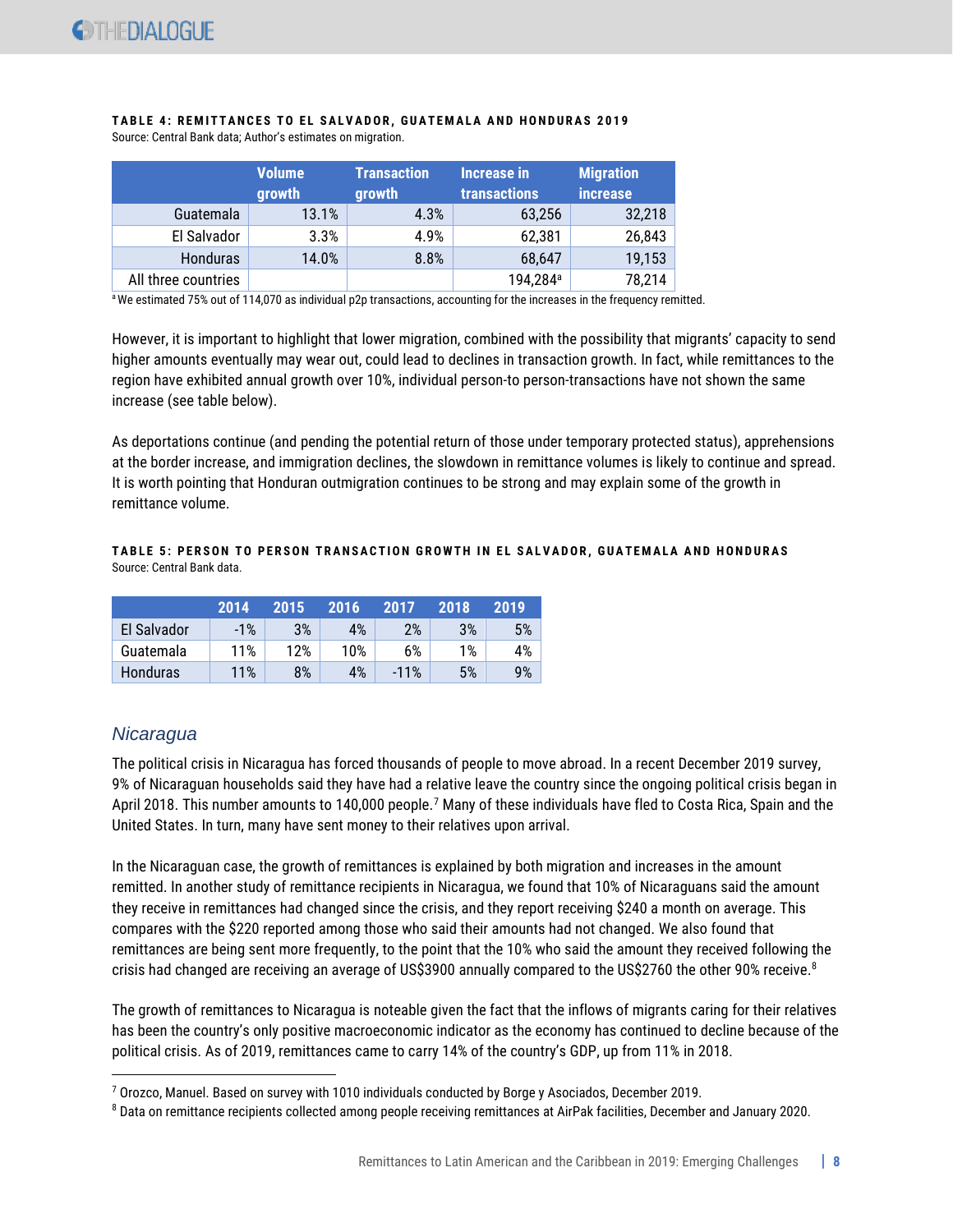## <span id="page-10-0"></span>*Venezuela*

Remittances to Venezuela historically have not much presence in the country's balance of payments, similar to the way in which migration had been relatively small compared to its population. The World Bank, for example, reported amounts under \$100 million in the first decade of 2000. However, remittances have become more relevant as the country has fallen deeper into crisis.

For countries like Venezuela, a smaller share of its migrant population is sending money due to the lack of prevailing payment systems, lack of regular access to a trusted money carrier, and/or the fact that money is not as practical as "in kind" materials. A Consultores21 study pointed to 40% people receiving remittances regularly. That would equal 2.8 million recipients. Typically, countries with severe economic crises or with state fragility issues receive no more than US\$2400 a year.

The amount received in countries with state fragility issues is higher than in other places with severe violent internal conflict, such as Zimbabwe, Haiti, Somalia, and South Sudan, among others. Moreover, given the current economic conditions in Venezuela -with the dramatic loss of per capita income and with the significant loss through exchange rate controls- amounts sent would reflect cost of living conditions.

However, because the need for foreign currency has grown in light of a drastic decline in oil revenue and productivity overall, Venezuela is becoming a dollarized economy, and family remittances are increasingly taking on more importance as a source of money.

Therefore, with a cash strapped economy, money received from relatives -even in small amounts- is contributing to survival. Based on these studies, statistics from surveys, $9$  and the increase in migration in 2019, Ecoanalítica stressed that remittances could have increased to up to \$3.7 billion in 2019.<sup>10</sup>

Although Ecoanalítica does not offer a good methodological explanation, under the new foreign exchange environment, a 30% increase in migration would increase the remitting scenario substantially, at least to US\$3.5 billion.

The flow of remittances to Venezuela is now an important commodity and the second largest source of foreign earnings after oil. This is related to the changes in the Venezuelan currency, foreign exchange restrictions that increase access to foreign currency for money transfers and business operators, and the fact that migration is likely to continue (with 50% of migrants, on average, saying they will bring their relatives, not only as a crisis driven factor, but because of transnational ties).

The table below is based on statistics from international migration estimates as well as our own surveys on the average amount of remittances transferred, their average frequency, and the propensity to remit among 70% of adult migrants.

We estimate that remittance flows are reaching over 2 million recipient households,<sup>11</sup> which equates to more than 35% of the country's households. In fact, given the economic situation in the country, remittances now account for 5% of the country's GDP.

<sup>9</sup> Orozco, Manuel. Latin American and Caribbean Migration from Weak and Failing States, 2019.

<sup>10</sup> https://www.voanoticias.com/a/remesas-venezuela-exportacion-petroleo/5118750.html

 $11$  Many migrants, at least 35%, say they sent remittances to an additional household, and, on the aggregate, the overlap may account for a reduced number of unique recipient households.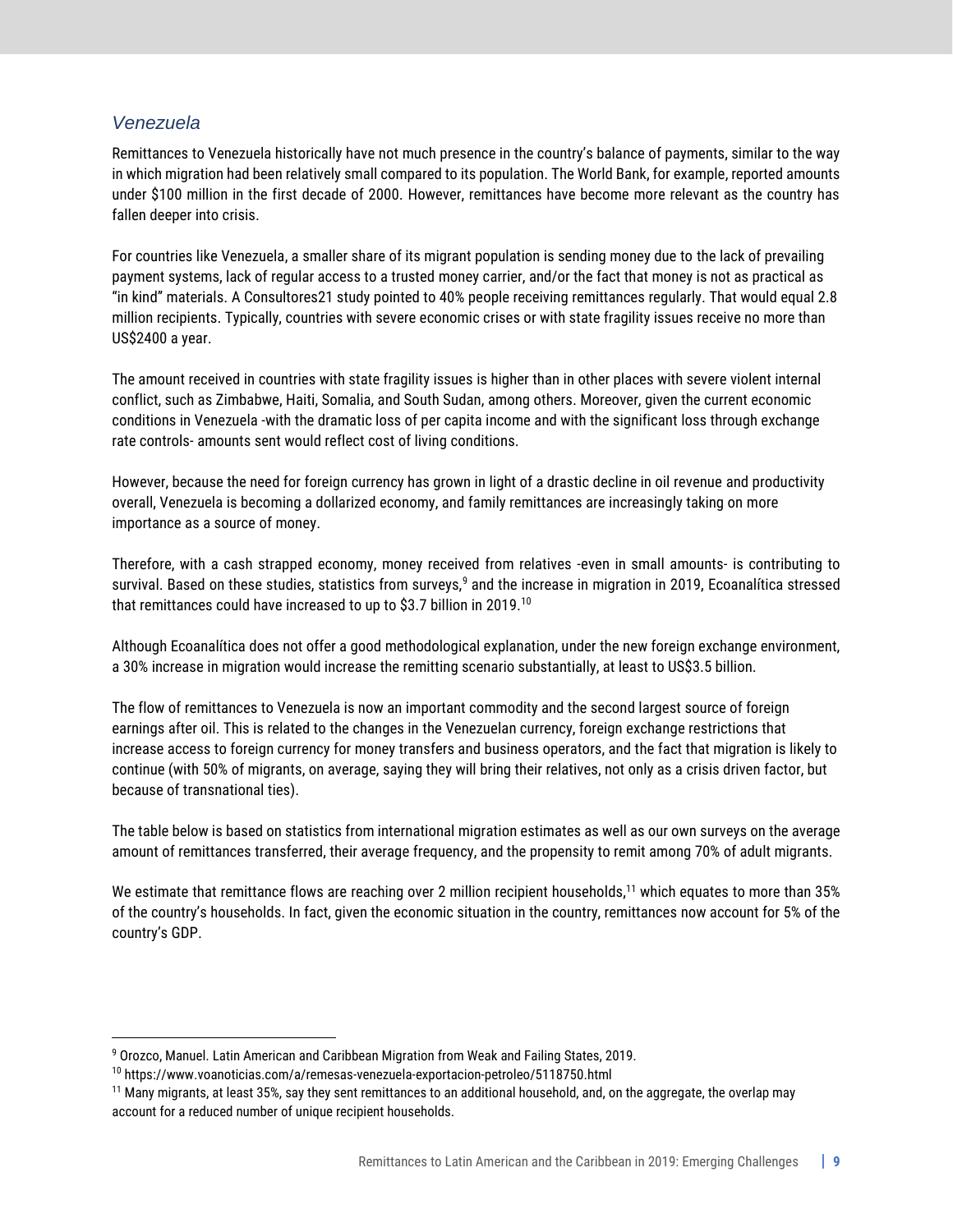#### **TABLE 6: VENEZUELAN MIGRATION AND REMITTANCES**

Source: Manuel Orozco, 2018. Data based on surveys conducted in Chile, Colombia, Panama to Venezuelan migrants. Interviews with money transfer operators. For 2019, [https://r4v.info/es/situations/platform,](https://r4v.info/es/situations/platform) and RMRP, Refugees and Migrants from Venezuela, 2020, https://reliefweb.int/sites/reliefweb.int/files/resources/72254.pdf.

|                      |           | <b>Country where migrants reside</b> |           |                                       |               |               |                                         |                                         |  |
|----------------------|-----------|--------------------------------------|-----------|---------------------------------------|---------------|---------------|-----------------------------------------|-----------------------------------------|--|
|                      |           | <b>Venezuelan migrants</b>           |           | 70% send 20-25% of their income, US\$ |               |               | <b>Receiving</b><br>households.<br>2019 | <b>Annual</b><br><b>Remitted (US\$)</b> |  |
|                      | 2018      | 2019                                 | 2020      | 2018                                  | 2019          | 2020          |                                         |                                         |  |
| Costa Rica           | 36,000    | 39,600                               | 43,560    | 27,216,000                            | 29,937,600    | 32,931,360    | 24,948                                  | 1,200                                   |  |
| Panama               | 79,990    | 87,989                               | 96,788    | 75,590,550                            | 83,149,605    | 91,464,565    | 55,433                                  | 1,500                                   |  |
| Brazil               | 50,000    | 212,400                              | 361,000   | 47,250,000                            | 200,718,000   | 341,145,000   | 133,812                                 | 1,500                                   |  |
| Chile                | 84,586    | 371,200                              | 472,000   | 79,933,770                            | 350,784,000   | 446,040,000   | 233,856                                 | 1,500                                   |  |
| Colombia             | 870,000   | 1,400,000                            | 2,009,000 | 191,835,000                           | 308,700,000   | 442,984,500   | 882,000                                 | 450                                     |  |
| Ecuador              | 200,000   | 330,400                              | 659,000   | 50,400,000                            | 83,260,800    | 166,068,000   | 208,152                                 | 400                                     |  |
| <b>United States</b> | 433,630   | 446,639                              | 460,038   | 819,560,700                           | 844,147,521   | 869,471,947   | 281,383                                 | 3,000                                   |  |
| Peru                 | 700,000   | 860,900                              | 978,000   | 286,650,000                           | 352,538,550   | 400,491,000   | 542,367                                 | 650                                     |  |
| Spain                | 202,859   | 270,000                              | 297,000   | 306,722,808                           | 408,240,000   | 449,064,000   | 170,100                                 | 2,400                                   |  |
| Rest of countries    | 579,424   | 480,872                              | 323,614   | 547,555,680                           | 454,424,135   | 305,815,261   | 302,949                                 | 1,500                                   |  |
| World                | 3,000,000 | 4,500,000                            | 5,700,000 | 2,432,714,508                         | 3,115,900,211 | 3,545,475,633 | 2,835,000                               | 1,250                                   |  |

# <span id="page-11-0"></span>III. International Migration Patterns and Immigration Policy

Migration flows are central to the growth of remittances. However, as we have pointed out, their contribution to growth in remittance flows has resulted more from immigrants living in the host countries, than from new and larger migration. This section shows how in the balance, more people will immigrate but on more difficult circumstances.

Our research points to an emerging trend shaped by what we call the global politics of exclusion and expulsion in migrant home and host countries. These politics are making migration more likely, yet more complicated and complex. In turn, while people will emigrate, their ability to enter and stay in destination countries may depend on how host countries receive or expel them in the short term.

Overall, migration is likely to continue, occurring in countries where political instability is largest. Concurrently, policies constraining migration will increase or expand, which in turn may contract the growth of migration.

#### **TABLE 7. LATIN AMERICAN AND CARIBBEAN MIGRATION, 1990-2020 EST.**

Source: UNDESA. Orozco, Manuel, 2019, "Latin American and Caribbean Migration from Weak and Failing States"

| Origin country             | 1990       | 2000       | 2010       | <b>2020 est.</b> |
|----------------------------|------------|------------|------------|------------------|
| Migrants                   | 13,271,542 | 22,110,620 | 31,751,744 | 39,881,313       |
| LAC Growth                 |            | 5%         | 4%         | 2.10%            |
| Growth from fragile states |            |            |            | 5%               |

Note: Fragile states include, Haiti, Cuba, Central America, Nicaragua, Venezuela, Bolivia, and Colombia.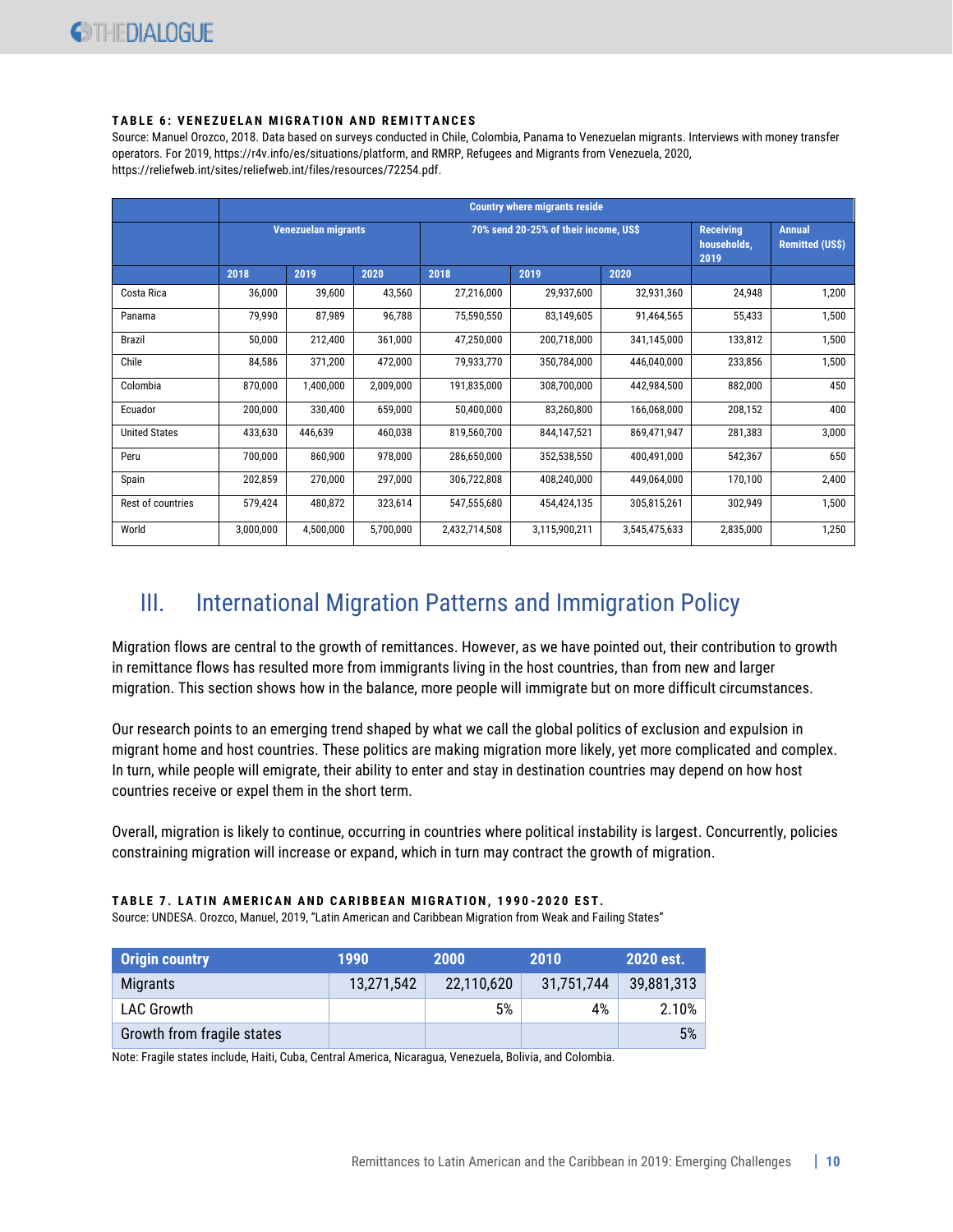# <span id="page-12-0"></span>Expulsion and Exclusion from Origin Countries

The wave of international migration shaping the region may continue its growth pattern through at least 2022 for certain groups of countries.

Migration from Haiti, Cuba, Central America, Nicaragua, Venezuela, and Colombia show signs of continued mobility within the Americas, specifically towards Brazil, Colombia, Costa Rica, the Dominican Republic, Ecuador, Panama, Peru, and the United States to a smaller extent.

It is likely that migration from other countries in the region such as Guyana, Paraguay, and Bolivia, will also increase in the near future. Looking at prevailing trends, migration from Latin American and Caribbean countries may be above 5% through 2022. This figure represents more than double the population growth rate in destination countries.

This growth is largely shaped by a continued State deterioration in [fragile states.](https://www.thedialogue.org/analysis/latin-american-and-caribbean-migration-from-weak-and-failing-states-updated/) In most cases, this problem is associated with a chronic underperformance of governance, and it is linked to systematic abuses of authority, social fragmentation, corruption, and mushrooming organized crime networks.

Moreover, these factors are accompanied by a worsening of all sources of potential economic growth. We observe chronic deceleration among key economic growth indicators such as exports of agricultural products and raw materials, tourism, and free trade zones.

The factors that determine migration and influence the intention to migrate across the region, including transnational ties and political conflicts, are and will be strong factors of continued and growing migration.

As we higlighted above, Central American migration will continue to be driven by three broad dynamics: [victimization,](http://www.saliendo-adelante.com/)  [transnational ties, and an inability to earn decent incomes.](http://www.saliendo-adelante.com/) In the case of Haiti, migration is driven dramatically by State failure and transnational ties. Nicaragua and Venezuela are continuously pushing people out because of the State's direct threats to people, as well as due to economic crises

This mobility has subsequently created a growing network of people connecting other people. For example, our work on [Venezuelan migrants in four host countries](https://www.thedialogue.org/analysis/surveys-of-venezuelans-in-four-latin-american-countries/) showed than more than half of Venezuelans were planning to stay in those countries and not return home. The same pattern was observed among Haitians and Nicaraguans. In turn, these transnational networks ensure a pattern of continuity in short term migration, at least during the subsequent three years.

As this critical mass of foreign-born people increases, one of the resulting realities is resistance among host societies to tolerate their visitors to the extent to externalize anti-immigrant, nativist sentiments, reducing visa entry, residency or temporary permanency permits.

As migrants arrive to countries like Panama, Ecuador, or Chile, which historically are not migrant host countries, the political discourse is being shaped by the challenges surrounding efforts to make inclusive public policies. The main constraint parallel to this reality of out-migration are the strong, anti-immigrant policies in the United States, which may prevent migration to continue at the same magnitude, especially from Central American countries.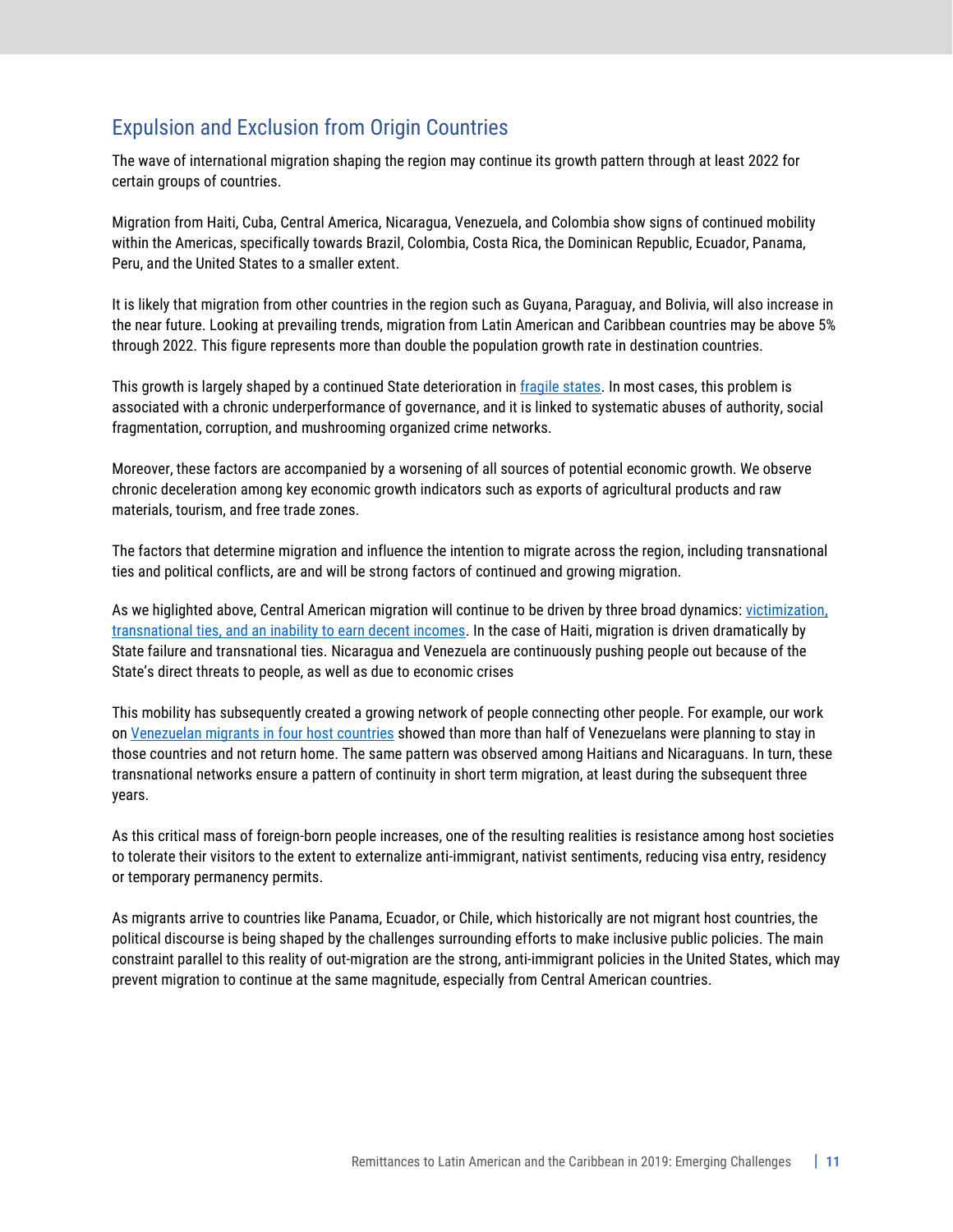# <span id="page-13-0"></span>Restrictive Immigration Policies in Destination Countries

Be it by design or consequence, migrant host countries in the Americas have focused on a restrictive approach to cross border mobility of people from the Latin American and Caribbean region. The most emblematic case is that of the US. However, other countries in South America have also focused on restricting the entry and/or stay of foreign nationals.

# <span id="page-13-1"></span>*United States Policies on Immigration*

The Trump administration has sought to change and enforce a considerable number of policies aimed at reducing immigration. These policies have affected hundreds of thousands of people from across the world, including those with legal migration status in the US. As we discussed in previous sections, their impacts on remittance flows can be seen in increases in the average frequency of transactions.

The Trump administration has implemented at least 10 policy efforts regarding migration, including cutting foreign aid to El Salvador, Guatemala, and Honduras. Some of these policies are implemented through diverse tools (i.e. executive orders, administrative policies and memorandums or proclamations). These policy areas include:

- 1. Extreme vetting
- 2. Limiting number of refugees
- 3. Deferred Action for Childhood Arrivals (DACA)
- 4. Ending Temporary Protected Status (TPS)
- 5. Border enforcement: Building a wall and zero tolerance policy
- 6. International policies
- 7. Freezing foreign aid
- 8. Domestic asylum procedures
- 9. Immigration guidelines and procedures
- 10. Deportations and raids
- 11. Sanctuary jurisdictions

Overall, there is considerable engagement by the judiciary (district courts, judges, the Supreme Court) in shaping, allowing, or denying policies from being implemented.

The following two tables summarize these policy issues according to implementation status and impacts.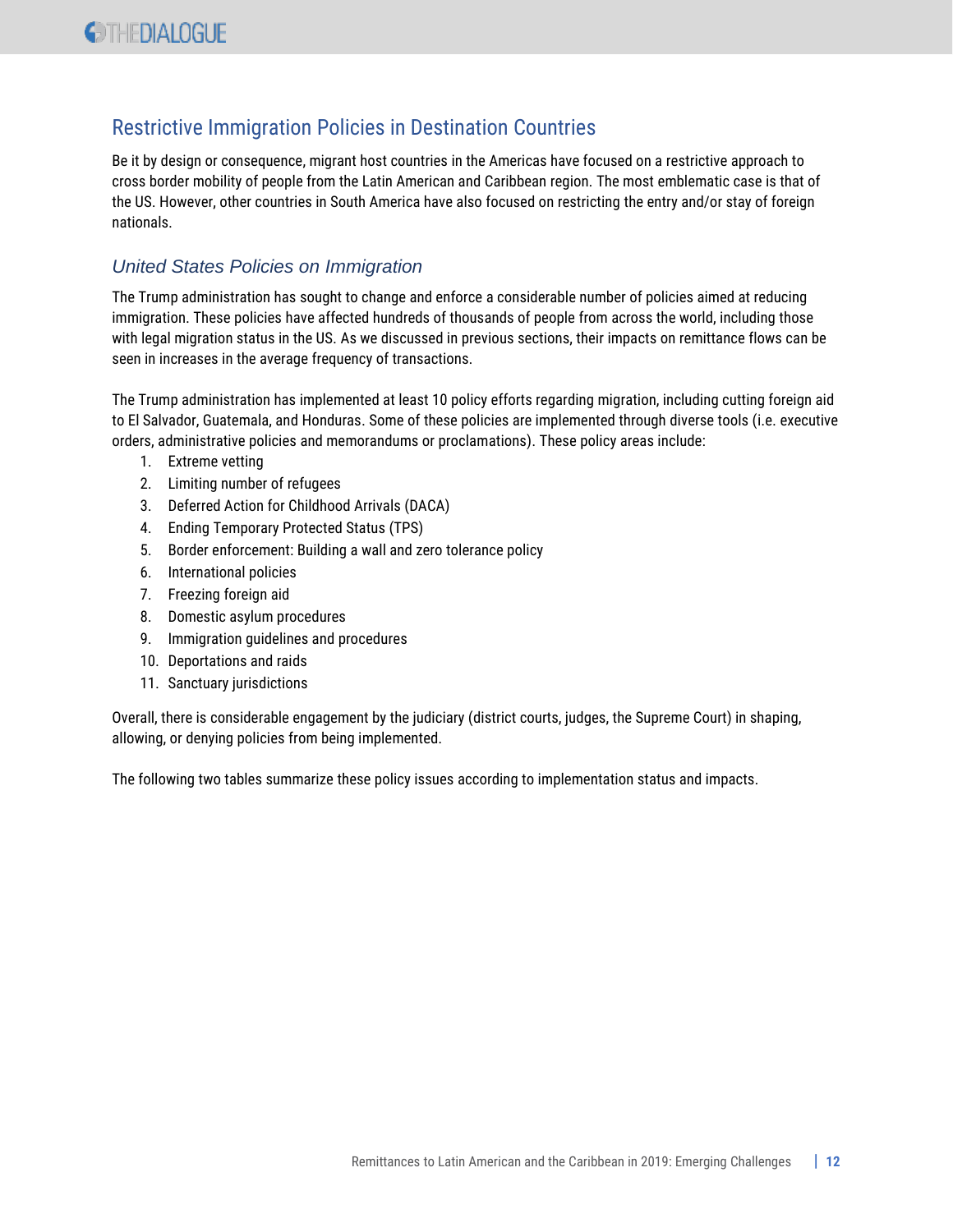#### **TABLE 8. SUMMARY OF TRUMP ADMINISTRATION POLICIES ON IMMIGRATION**

Source: Inter-American Dialogue, Remittance Industry Observatory Newsletter December 2019, available upon request.

| <b>Policy</b>                                                  | <b>Includes</b>                                                                                                                                                                             | <b>Implementation Status</b>                                                                                                                                                                                                                          | <b>High Involvement of Courts</b>                                                               |
|----------------------------------------------------------------|---------------------------------------------------------------------------------------------------------------------------------------------------------------------------------------------|-------------------------------------------------------------------------------------------------------------------------------------------------------------------------------------------------------------------------------------------------------|-------------------------------------------------------------------------------------------------|
| <b>Extreme vetting</b>                                         | Banning nationals, especially from Muslim-majority<br>countries from entering the US                                                                                                        | Active ban on: Tourist for Libya & Yemen; some government<br>officials for Venezuela; all, except student and exchange visitors<br>for Iran; immigrant visas for Somalia; all for North Korea, Syria.                                                 | Courts were very much involved<br>in shaping the final, implemented<br>ban                      |
| <b>Limiting refugees</b>                                       | Impacts of travel ban on refugees, changes in numbers<br>(caps) for refugee reception.                                                                                                      | Cap lowered to lowest number of refugees since 1970's.                                                                                                                                                                                                |                                                                                                 |
| <b>Deferred Action for Childhood</b><br><b>Arrivals (DACA)</b> | Ending DACA.                                                                                                                                                                                | DACA is still in place. Has been used as a political negotiation<br>tool.                                                                                                                                                                             | Case regarding DACA's<br>constitutionality is waiting to be<br>heard by the Supreme Court.      |
| <b>Temporary Protected Status</b><br>(TPS)                     | Ending TPS for El Salvador, Haiti, Honduras, Nepal,<br>Nicaragua, and Sudan and ~400,000 people.                                                                                            | Termination dates postponed. Employment authorizations<br>continue through beginning of 2021.                                                                                                                                                         | Terminations postponed by<br>courts.                                                            |
| <b>Border enforcement</b>                                      | Building a wall along the US southern border and zero<br>tolerance policies                                                                                                                 | Segments of the wall are slowly being built.<br>The many zero-tolerance policies have been stopped by court<br>proceedings.<br>Wall budget has been used as a political negotiation topic.                                                            | Pressure in courts, House, and<br>Congress to end zero tolerance<br>practices.                  |
| <b>International policies</b>                                  | Pressuring home and transit countries to enter safe third<br>countries agreements or harbor migrants seeking asylum<br>in the US as part of the US 'Migrant Protection Protocols'<br>policy | Safe third country agreement in place in El Salvador, Guatemala,<br>Honduras.<br>Mexico harbors migrants seeking asylum in the US as part of the<br>Migrant Protection Protocols policy.                                                              |                                                                                                 |
| <b>Freezing foreign aid</b>                                    | Freezing foreign aid on the grounds that countries are not<br>stemming out-migration                                                                                                        | Aid to El Salvador, Guatemala, Honduras was frozen in 2019,<br>then reinstated following their implementation of safe third<br>country agreements.                                                                                                    |                                                                                                 |
| <b>Domestic asylum procedures</b>                              | Changes in directives and trainings (i.e. credible fear,<br>grounds for asylum), Prompt Asylum Case Review pilot<br>procedures, creation of VOICE program and reallocation of<br>funds.     | Some continue to be implemented.                                                                                                                                                                                                                      |                                                                                                 |
| <b>Guidelines &amp; procedures</b>                             | For example, changes on definition of public charge,<br>specialty occupations, and other guidelines and<br>procedures.                                                                      | Some implemented, some held in courts. Change in "Public<br>charge" regulation will allow visa and green card applications to<br>be denied if the applicant would be eligible for public benefits<br>like food stamps or government housing programs. | Some procedures held by courts.<br>Supreme Court ruled in favor of<br>public charge regulation. |
| <b>Deportations, Raids</b>                                     | Increased arrests, increased attention on raids.                                                                                                                                            | Ongoing.                                                                                                                                                                                                                                              |                                                                                                 |
| <b>Sanctuary Jurisdictions</b>                                 | Withholding or conditioning access to federal programs.<br>Publication of non-cooperative jurisdictions report.                                                                             | Some implemented, some held in courts.                                                                                                                                                                                                                | Some implemented, some held.                                                                    |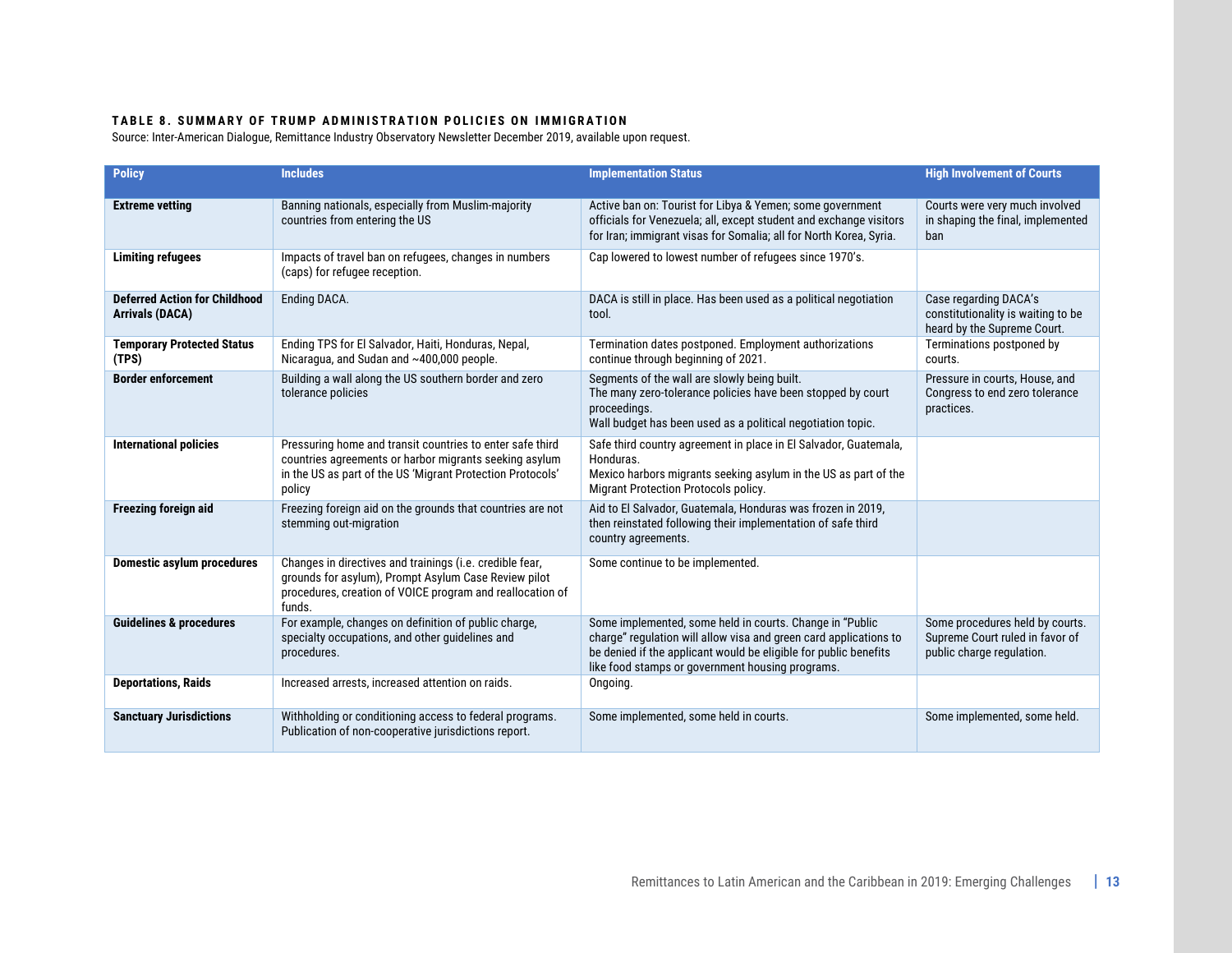The Trump administration's policies on immigration have had political impacts in the domestic and international spheres as well as social impacts on migrants, their families, and communities. Their employers have also felt the effect of these policies. The following table summarizes these impacts.

#### **TABLE 9. IMPACTS OF TRUMP ADMINISTRATION'S POLICIES ON IMMIGRATION**

Source: Inter-American Dialogue, Remittance Industry Observatory Newsletter December 2019, available upon request.

| <b>Policy</b>                                                  | <b>Impact</b>                                                                                                                                                                                                                                                                                                                                                             |
|----------------------------------------------------------------|---------------------------------------------------------------------------------------------------------------------------------------------------------------------------------------------------------------------------------------------------------------------------------------------------------------------------------------------------------------------------|
| <b>Extreme vetting</b>                                         | Demonstrations in airports, travelers with status or visas, including residents, stranded.<br>$\bullet$<br>Overall entry denials increased during FY2018-19, but denials of nationals from banned<br>$\bullet$<br>countries were minimal. Of all denials, 0.45% were for Iran, 0.03% for Yemen, 0.03% for Syria,<br>0.02% for Somalia, 0.02% for Libya. <sup>12</sup>     |
| <b>Limiting refugees</b>                                       | All refugee arrivals were frozen for 3 months in 2017. Between 150,000 to 180,000 refugees<br>$\bullet$<br>not received. *<br>Annual cap for FY2020 refugee admissions set to 18,000, its lowest since 1977. <sup>13</sup><br>$\bullet$                                                                                                                                   |
| <b>Deferred Action for</b><br><b>Childhood Arrivals (DACA)</b> | Over 700,000 DACA recipients with uncertain status. <sup>14</sup> Continued uncertainty and instability<br>$\bullet$<br>among migrants, communities, employers, and academic institutions.<br>The program did not lapse, but was in a grey area, which may have pushed out around 80,000<br>$\bullet$<br>participants.                                                    |
| <b>Temporary Protected Status</b><br>(TPS)                     | Over 400,000 people have no certainty regarding their status as TPS continuation depends on<br>$\bullet$<br>court decisions. <sup>15</sup><br>Uncertainty among migrants and pushback from communities, employers.<br>$\bullet$                                                                                                                                           |
| <b>Border enforcement</b>                                      | Worrisome conditions for migrants being detained. Over 2,000 children separated from their<br>$\bullet$<br>families, and some stranded in the system.<br>Pentagon and other organizations have re-allocated funds in order to start building a wall.<br>$\bullet$<br>Lack of transparency and lost trust in the administration's commitment to human rights.<br>$\bullet$ |
| <b>International policies</b>                                  | Over 55,000 migrants seeking asylum in the US have been returned to Mexico to wait under<br>$\bullet$<br>unknown conditions or status. <sup>16</sup><br>Raised questions about the U.S as a defender of the rule of law and human rights.<br>$\bullet$<br>Organization have denounced MMP and taken legal action. <sup>17</sup>                                           |
| <b>Freezing foreign aid</b>                                    | Negative impact on development work, <sup>18</sup> especially in countries where migration is largely<br>$\bullet$<br>driven by insecurity and violence.<br>Loss of trust in US foreign policy and confidence in aid disbursements.<br>$\bullet$                                                                                                                          |
| <b>Domestic asylum</b><br>procedures                           | Lack of access to due process (i.e. curbing access to lawyers), lack of transparency on policy<br>$\bullet$<br>implementation.<br>Risk of valid asylum cases being rejected.<br>$\bullet$                                                                                                                                                                                 |
| <b>Guidelines &amp; procedures</b>                             | Lack of transparency.<br>$\bullet$<br>Higher denial rates, at least for H1B visas, uncertainty among migrants, communities,<br>$\bullet$<br>employers. <sup>19</sup>                                                                                                                                                                                                      |
| <b>Deportations, Raids</b>                                     | At least 90 raids and 7,000 arrests by raids. <sup>20</sup><br>$\bullet$<br>Uncertainty among migrants, communities, employers.<br>$\bullet$                                                                                                                                                                                                                              |
| <b>Sanctuary Jurisdictions</b>                                 | Social divisiveness, greater activism, including among local politicians.<br>$\bullet$                                                                                                                                                                                                                                                                                    |

\* Conservative estimate: average refugees welcomed to the US since 1989 (Office of Admissions – Refugee Processing Center), plus remainder of cap from 2016. Higher estimate: compared to 2016 cap, we define high involvement as a ruling or case that has stopped a policy from being implemented, almost all policies have been brought to courts one way or another (personal cases, questioning budgets, by states, etc.).

<sup>20</sup> ICE News Releases

<sup>12</sup> https://www.dhs.gov/immigration-statistics/yearbook/2018/table37

<sup>&</sup>lt;sup>13</sup> DHS Annual Flow Report, March 2019 and WhiteHouse.gov

<sup>14</sup> USCIS Yearly and Active DACA Recipients Report, June 2019

<sup>&</sup>lt;sup>15</sup> USCIS TPS per country pages and<https://fas.org/sgp/crs/homesec/RS20844.pdf>

<sup>16</sup> [https://www.dhs.gov/sites/default/files/publications/assessment\\_of\\_the\\_migrant\\_protection\\_protocols\\_mpp.pdf](https://www.dhs.gov/sites/default/files/publications/assessment_of_the_migrant_protection_protocols_mpp.pdf)

<sup>17</sup> <https://www.aila.org/infonet/deprivation-medical-care-to-children-cbp-custody>

<sup>18</sup> <https://www.npr.org/sections/goatsandsoda/2019/09/30/764349336/in-guatemala-a-bad-year-for-corn-and-for-u-s-aid>

<sup>19</sup> National Foundation for American Policy. [https://nfap.com/wp-content/uploads/2019/10/H-1B-Denial-Rates-Analysis-of-FY-2019-](https://nfap.com/wp-content/uploads/2019/10/H-1B-Denial-Rates-Analysis-of-FY-2019-Numbers.NFAP-Policy-Brief.October-2019.pdf) [Numbers.NFAP-Policy-Brief.October-2019.pdf](https://nfap.com/wp-content/uploads/2019/10/H-1B-Denial-Rates-Analysis-of-FY-2019-Numbers.NFAP-Policy-Brief.October-2019.pdf)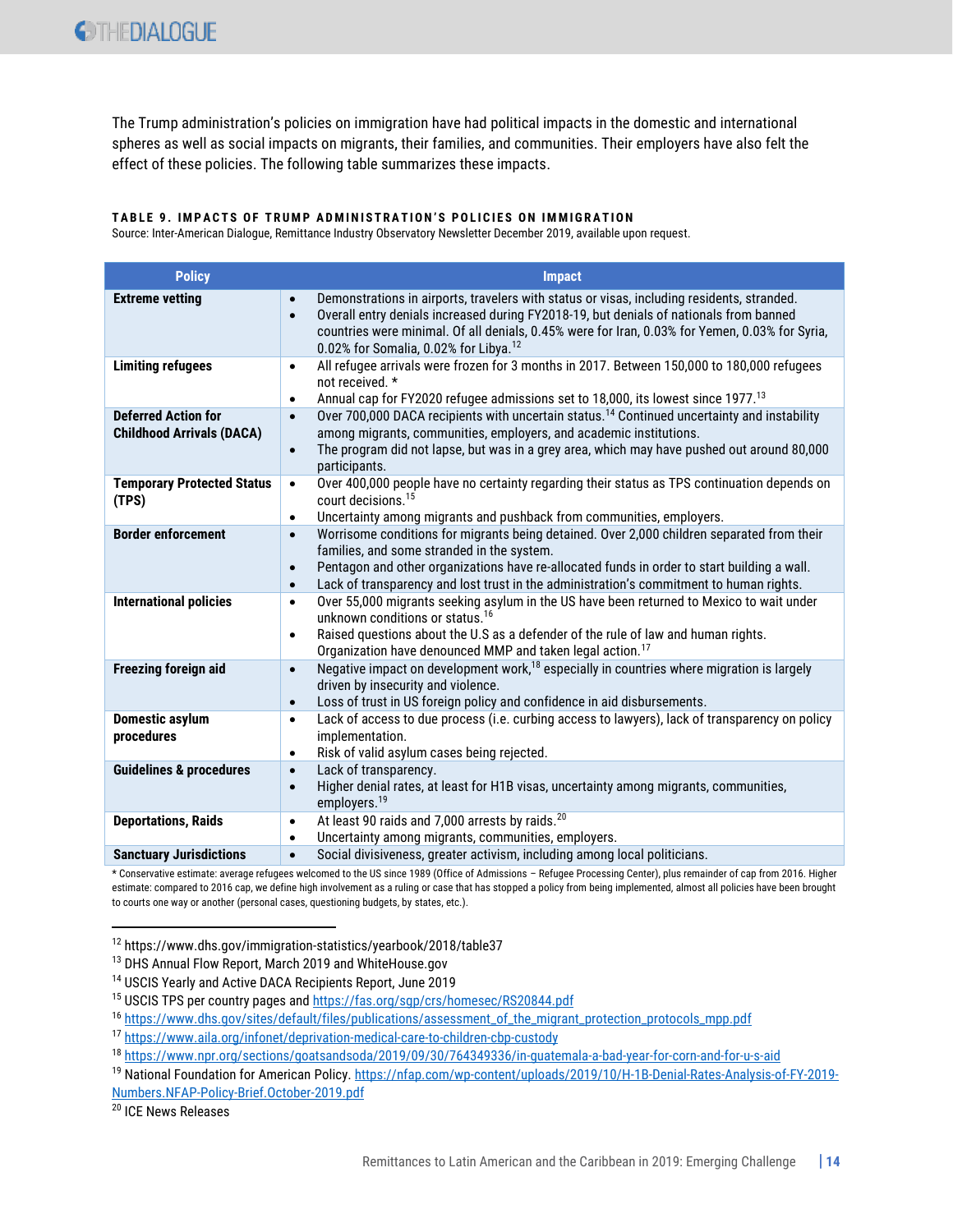These policies have had a dramatic impact on Central America has been dramatic. Four major effects derived from these policies include the following.

First, a decline in unauthorized migration, and people leaving because of economic conditions or insecurity, as explained in the previous section.

Second, a spur of out-migration among residents of El Salvador, Guatemala, and Honduras out of fear that once this anti-immigrant policy fully materializes, the options for family unification would subside.

Third, a cutting of foreign assistance at a time where more efforts are needed to address the root causes of migration.

Fourth, a disproportionate burden on governments of origin and transit countries to sign safe country agreements.

### <span id="page-16-0"></span>*Immigration Decline with Higher Out-migration Patterns*

Unauthorized immigration into the US from El Salvador, Guatemala, and Honduras has been the byproduct of a combination of factors, including a demand for foreign labor in the US. More important, however, is that the volume of people entering has not been as high nor as large of a threat to the national interest as some have stressed.

Although the volume of people leaving El Salvador, Guatemala and Honduras has increased, those who successfully cross the border without migration authorization has been on the downturn for some countries, despite the causes pushing people out. In 2019, the number had dropped to 82,000 unauthorized crossings. This number is lower than the volume of migrants deported or removed from these three countries back into their homelands, indicating that net entry (i.e. unauthorized and authorized migration minus voluntary or not homeland return) is negative.







However, the number of apprehensions increased dramatically, to a total of 368,818. Those being apprehended include mostly family groups and unaccompanied minors, rather than individual adults. Part of the increase in apprehensions is due to an increase of people leaving in 2019 in larger numbers.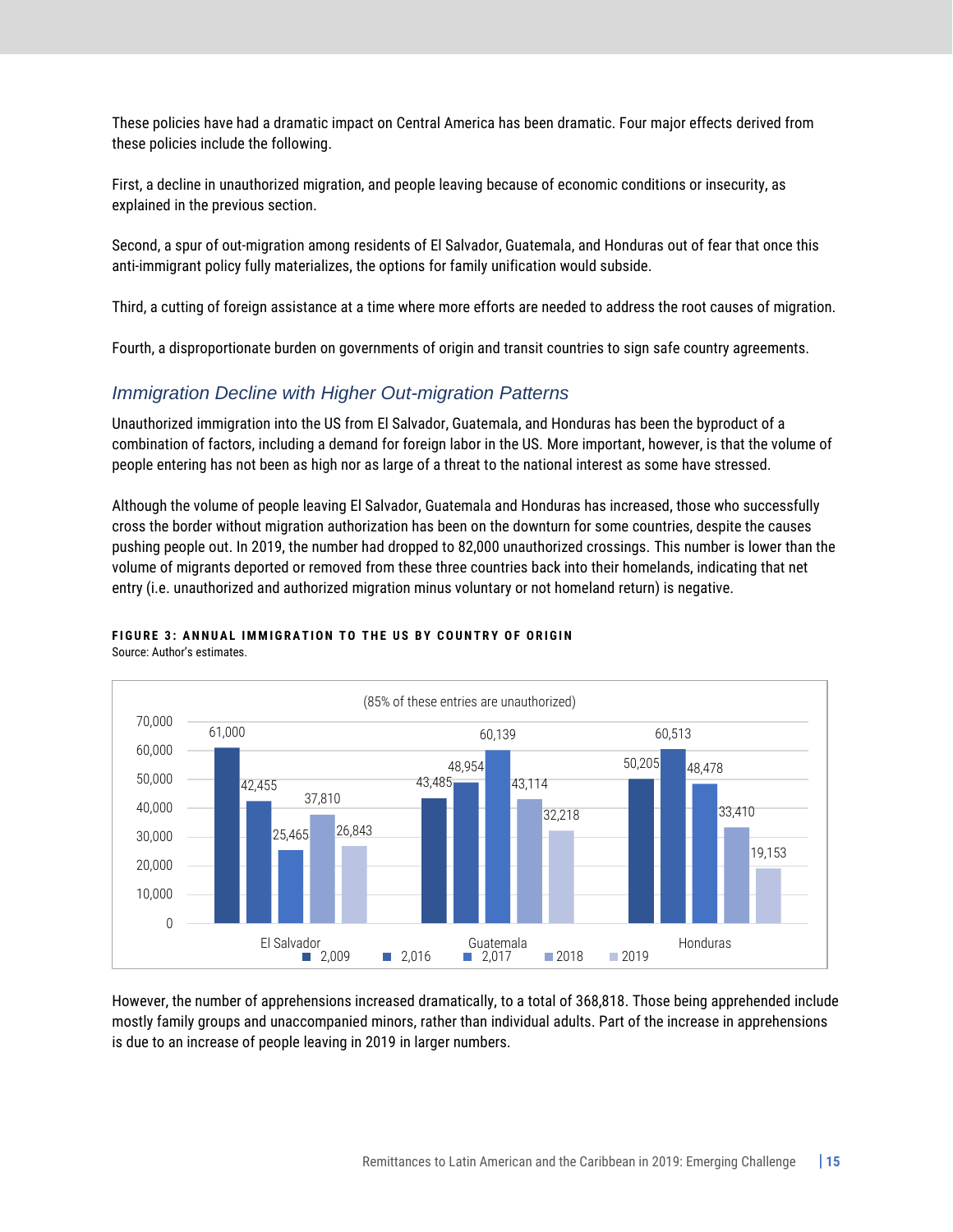Considering the intention to migrate and the number of people actually leaving, the percentage of people who actually migrated relative to the percentage who thought of doing so increased from an estimated 28% to 45% between 2018 and 2019 (see table 10).

### **TABLE 10: PEOPLE THINKING OF MIGRATING AND PEOPLE WHO MIGRATED**

Source: Author's calculations.

|                                                    | <b>El Salvador</b> | <b>Honduras</b> | <b>Guatemala</b> | <b>All three countries</b><br>$(2018 - 2019)$ |
|----------------------------------------------------|--------------------|-----------------|------------------|-----------------------------------------------|
| People who are thinking of leaving (a)             | 380,767            | 678,868         | 667,881          | 1,727,516                                     |
|                                                    | 2018               |                 |                  |                                               |
| People actually leaving the NT (b)                 | 148,297            | 153,357         | 179,681          | 481,335                                       |
| Migration relative to intention $(\%) = (b) / (a)$ | 38%                | 20%             | 25%              | 28%                                           |
| Annual increase in labor force                     | 51,600             | 100,331         | 214,110          | 365,041                                       |
| Legal entry (permanent residency) (c)              | 16,014             | 6,997           | 9,188            |                                               |
|                                                    | 2019               |                 |                  |                                               |
| People actually leaving the region (e)             | 123,699            | 318,681         | 340,727          | 783,107                                       |
| Migration relative to intention $(*) = (e) / (a)$  | 32%                | 47%             | 51%              | 45%                                           |
| Annual increase in labor force                     | 52,374             | 101,836         | 217,322          | 370,517                                       |

The increase was mostly associated with fears of people not being able to reconnect with their families in light of tightening migration policies and deciding to migrate in an attempt to cross the border before policies took effect.

#### **FIGURE 4: APPREHENSIONS OF ADULTS AT THE US BORDER**

Source: US Customs and Border Protection. https://www.cbp.gov/newsroom/stats/sw-border-migration/fy-2019; https://www.cbp.gov/newsroom/stats/sw-border-migration/ofo-sw-border-inadmissibles-fy2019.

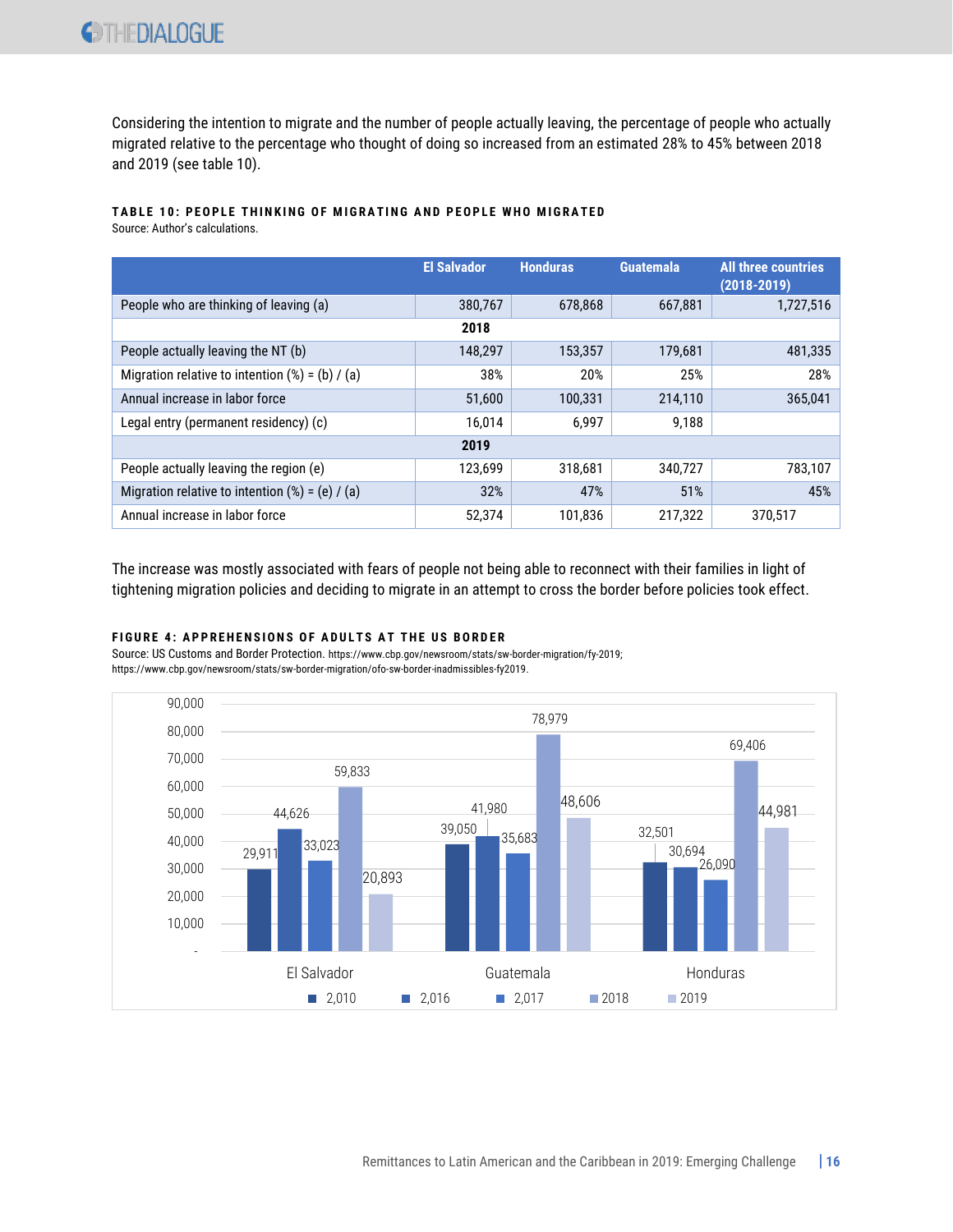#### **FIGURE 5: CONTINUED DEPORTATIONS ARE HIGHER THAN UNAUTHORIZED ENTRY**

Sources: US Immigration and Customs Enforcement, https://www.ice.gov/sites/default/files/documents/Report/2017/iceEndOfYearFY2017.pdf; [https://www.ice.gov/doclib/about/offices/ero/pdf/eroFY2018Report.pdf;](https://www.ice.gov/doclib/about/offices/ero/pdf/eroFY2018Report.pdf) [https://www.ice.gov/sites/default/files/documents/Document/2019/eroReportFY2019.pdf.](https://www.ice.gov/sites/default/files/documents/Document/2019/eroReportFY2019.pdf)



# <span id="page-18-0"></span>*Cutting Foreign Assistance*

One of the controversial issues surrounding the wide range of US policies restricting immigration in 2019 involved cutting foreign assistance to El Salvador, Guatemala, and Honduras. The Trump administration in March 2019 moved to freeze all aid disbursements and reallocate 2018 funding to other countries. In mid-June 2019, some aid was restored and in October 2019, \$150 million was reinstated specifically for implementing safe third country agreements, \$50 million of which was channeled directly to the United Nations High Commissioner for Refugees programs in two of the countries.<sup>21</sup>



FIGURE 6. US FOREIGN AID TO SELECT CENTRAL AMERICAN COUNTRIES, OBLIGATED US\$ MILLION Source: US State Department country data.

Note: Obligated amounts are in many ways similar to "under contract" amounts.

<sup>21</sup> <https://www.washingtonexaminer.com/news/trump-reinstating-150m-in-aid-to-central-america>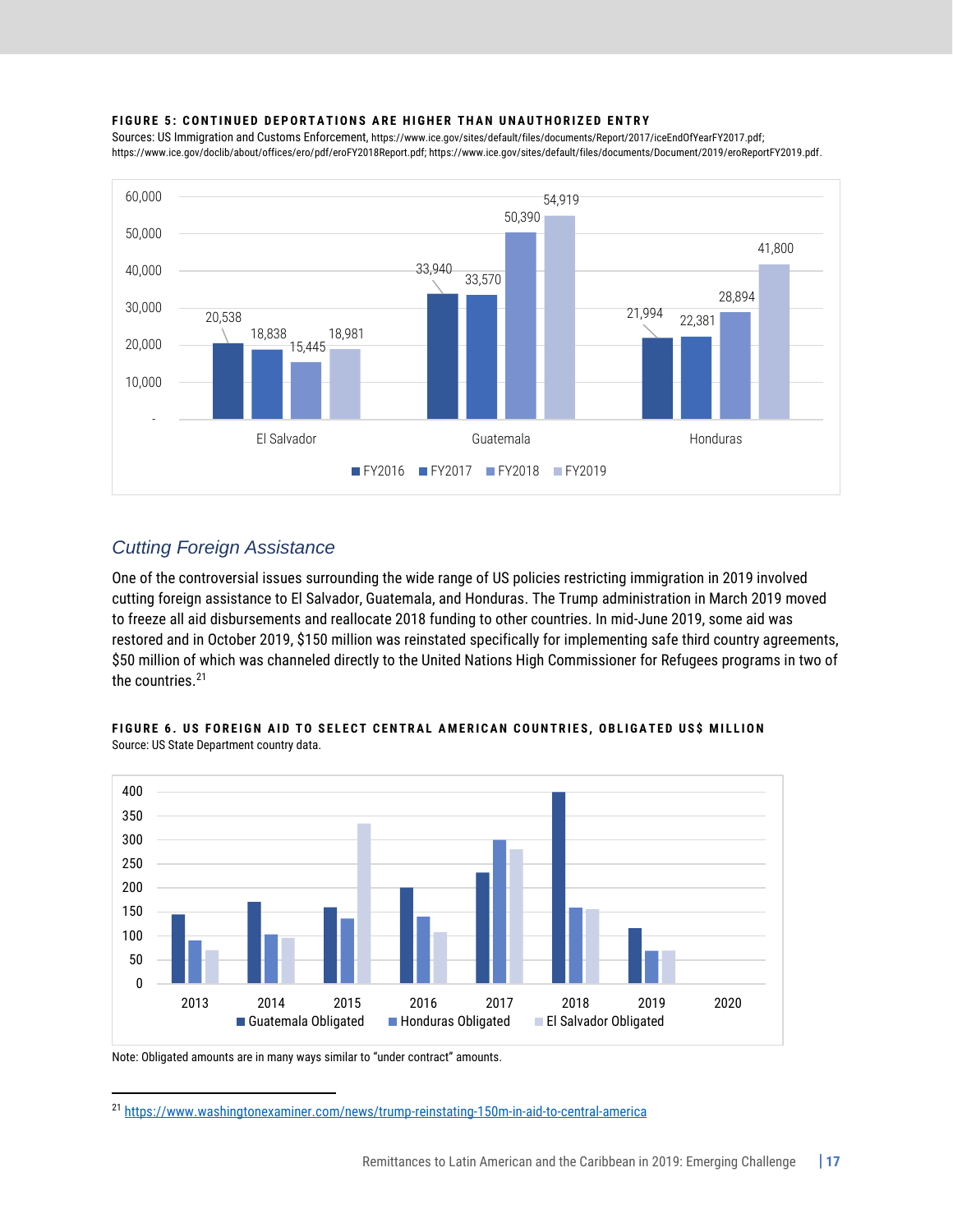# <span id="page-19-0"></span>*'Safe Third Country' Agreements*

Another of the Trump administration's initiatives included pressuring origin and transit countries to help execute US migration policies aiming to curb asylum and securing the southern border. The administration's move to negotiate safe third country agreements with El Salvador, Guatemala and Honduras is part of an effort to prevent asylum-seekers arriving at the US south border from setting foot on US soil before their case is adjudicated.<sup>22</sup>

This policy was strategic because these three countries are home to a large majority of the migrants entering the US through the southern border (71% for FY2019), many of whom seek asylum upon arrival. Safe third country agreements with these countries would force the majority of those seeking asylum at the border to wait outside US territory.

All three Central American countries have since signed safe third country agreements with the US. Guatemala was the first country to sign an agreement in July 2019 and began receiving migrants later that same year.<sup>23</sup> Honduras and El Salvador signed in September 2019, but less information is available regarding any progress on implementation. It is worth nothing that Guatemalan president, Alejandro Giammattei, campaigned on revoking this deal, which was signed by his predecessor; however, shortly after taking office in January 2020, his administration announced that Guatemala would continue to act as a safe-third country.<sup>24</sup>

# <span id="page-19-1"></span>Restrictive Immigration Policies in Mexico and South America

The effort to limit immigration and the duration of migrants' stay also includes countries from Latin America. Here we identify some trends among a few of the migrant host countries in the Americas. <sup>25</sup>

## <span id="page-19-2"></span>*Mexico*

Under the Trump administration, Mexico has been under increased pressure from the US to secure Mexico's national borders or be faced with heavy tariffs. This has translated into a stronger military presence at Mexico's southern border and along migratory routes and an increase in deportations.

Following pressure from the US, the López Obrador administration created a National Guard and deployed units to checkpoints on migrant routes, especially along the southwest Mexican border. However, the Mexican administration decision also coincided with growing criticism among public opinion about the increase of foreigners into Mexico.

The National Guard has been granted the authority to ask individuals to show their migration documents, leading migrants to take more remote and dangerous routes to avoid detection. Private bus companies are now required to review passengers' migration documents, and risk smuggling charges or sanctions if they do not comply. Subsequently, deportations have increased between 2018 to 2019, up 58% for migrants from El Salvador, 44% for Hondurans, 30% for Nicaraguans, 179% for Cuban, and deportation of Haitians increased from 2 migrants to 116.<sup>26</sup>

23 <https://lahora.gt/dubon-merecemos-conocer-la-profundidad-de-los-acuerdos-que-firmo-guatemala/> AND [https://www.chicagotribune.com/hoy/ct-hoy-presidente-guatemala-migratorio-estados-unidos-20191003](https://www.chicagotribune.com/hoy/ct-hoy-presidente-guatemala-migratorio-estados-unidos-20191003-jprxof473bf3fhnvp6ctxf7zey-story.html) [jprxof473bf3fhnvp6ctxf7zey-story.html](https://www.chicagotribune.com/hoy/ct-hoy-presidente-guatemala-migratorio-estados-unidos-20191003-jprxof473bf3fhnvp6ctxf7zey-story.html)

<sup>24</sup> <https://www.nytimes.com/reuters/2020/01/22/world/americas/22reuters-usa-immigration-guatemala.html>

 $^{22}$  Safe third country policies require that asylum-seekers apply for protection in the first safe country (that is, any of the agreement signatories) they arrive at, based on the premise that they are facing an emergency or crisis.

<sup>&</sup>lt;sup>25</sup> This section was written with research support from Michelle Faverio.

<sup>26</sup> [https://www.wola.org/analysis/mexico-southern-border-report/#ftnt\\_ref42](https://www.wola.org/analysis/mexico-southern-border-report/#ftnt_ref42)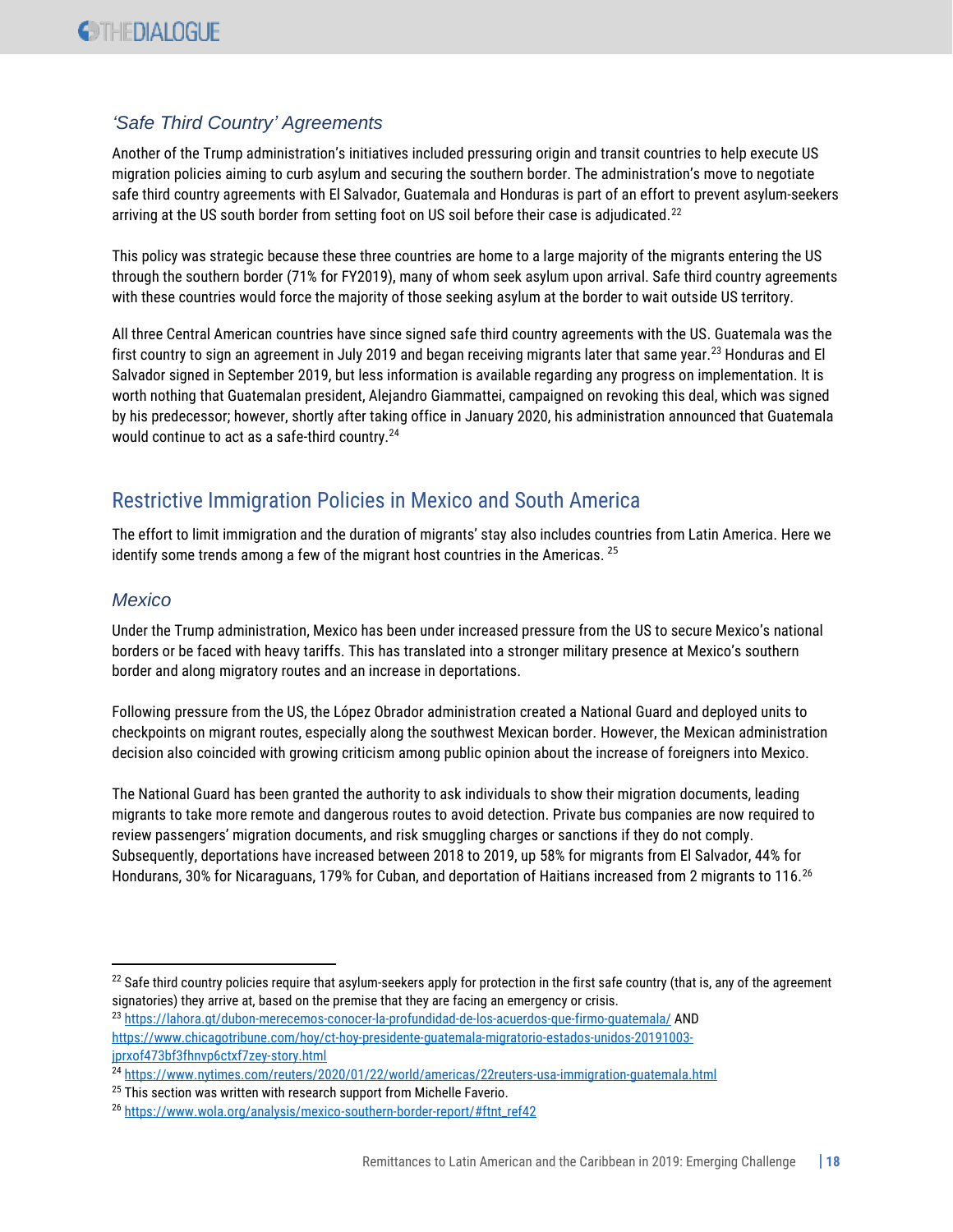## <span id="page-20-0"></span>*Chile*

After rapidly becoming a key migrant host country of people from countries like Haiti, Venezuela or Colombia, in 2019, the Chilean Immigration Department passed new migration legislation requiring nationals of Brazil, China, Cuba, Haiti, and Peru to file applications for permanent residency in-person at government "Chile Atiende" offices. In contrast, nationals of all other countries have the option of applying in-person at Chile Atiende offices or applying online.<sup>27</sup>

Tent cities line streets near the Chilean Consulate in Tacna, Peru and along the Chile-Peru Chacalluta border.<sup>28</sup> Venezuelan migrants find themselves stranded on the Chile-Peru border following refused entry into Chile.

In both cases, migrant populations struggle to obtain medical attention due to a lack of social guarantees.<sup>29</sup>

## <span id="page-20-1"></span>*Peru*

Beginning in July of 2019, Peru requires Humanitarian Visas (lasting 6 months with access to healthcare, education, and training) from Venezuelan migrants entering the country. The day before the policy change, over 8,000 Venezuelans entered Peru at Tumbes.<sup>30</sup> compared to a daily average of 1,500-2,000.<sup>31</sup>

Although visas are free, obtaining the necessary documentation for the application comes as a large financial expense to migrants – passports and criminal records costing approximately \$400 combined in a country that has a monthly minimum wage of roughly \$6.<sup>32</sup>

# <span id="page-20-2"></span>*Ecuador*

Ecuador has implemented new regulations requiring Venezuelan migrants to present a passport and a clean criminal record in order to enter the country (Decree 826). Prior to the policy change, Venezuelans were provided a 2-year humanitarian visa, granting them access to social services.  $33$ 

Following a large influx of migrants, Ecuador's institutional capacity is strained – leaving many migrants without access to health care, education, housing, and causing some to become victims of sexual and gender-based violence. New regulations have driven migrants to take irregular routes and methods into Ecuador, including smuggling and trafficking, making them vulnerable to greater risks.<sup>34</sup>

<sup>27</sup> <https://www.extranjeria.gob.cl/vivir-en-chile/permanencia-definitiva/>

<sup>28</sup> <https://www.pressenza.com/2019/10/from-openness-to-protectionism-immigrants-in-chile/>

<sup>29</sup> [https://www.reuters.com/article/us-chile-venezuela-immigration/about-200-mostly-venezuelan-migrants-stuck-at-chile-peru-](https://www.reuters.com/article/us-chile-venezuela-immigration/about-200-mostly-venezuelan-migrants-stuck-at-chile-peru-border-idUSKCN1TL320)

[border-idUSKCN1TL320](https://www.reuters.com/article/us-chile-venezuela-immigration/about-200-mostly-venezuelan-migrants-stuck-at-chile-peru-border-idUSKCN1TL320)

<sup>30</sup> <https://news.un.org/en/story/2019/06/1040591>

<sup>31</sup> [https://www.reuters.com/article/us-venezuela-migration-peru/venezuelans-rush-to-peru-border-ahead-of-migration-crackdown](https://www.reuters.com/article/us-venezuela-migration-peru/venezuelans-rush-to-peru-border-ahead-of-migration-crackdown-idUSKCN1TF2CQ)[idUSKCN1TF2CQ](https://www.reuters.com/article/us-venezuela-migration-peru/venezuelans-rush-to-peru-border-ahead-of-migration-crackdown-idUSKCN1TF2CQ)

<sup>32</sup> <https://www.thenewhumanitarian.org/news/2019/07/09/peru-tougher-rules-venezuelan-migration>

<sup>33</sup> [https://www.reuters.com/article/us-venezuela-politics-colombia/venezuelan-migrants-flood-into-ecuador-ahead-of-new-visa](https://www.reuters.com/article/us-venezuela-politics-colombia/venezuelan-migrants-flood-into-ecuador-ahead-of-new-visa-restrictions-idUSKCN1VG1SX)[restrictions-idUSKCN1VG1SX](https://www.reuters.com/article/us-venezuela-politics-colombia/venezuelan-migrants-flood-into-ecuador-ahead-of-new-visa-restrictions-idUSKCN1VG1SX)

<sup>34</sup> https://reliefweb.int/report/ecuador/fragile-welcome-ecuador-s-response-influx-venezuelan-refugees-and-migrants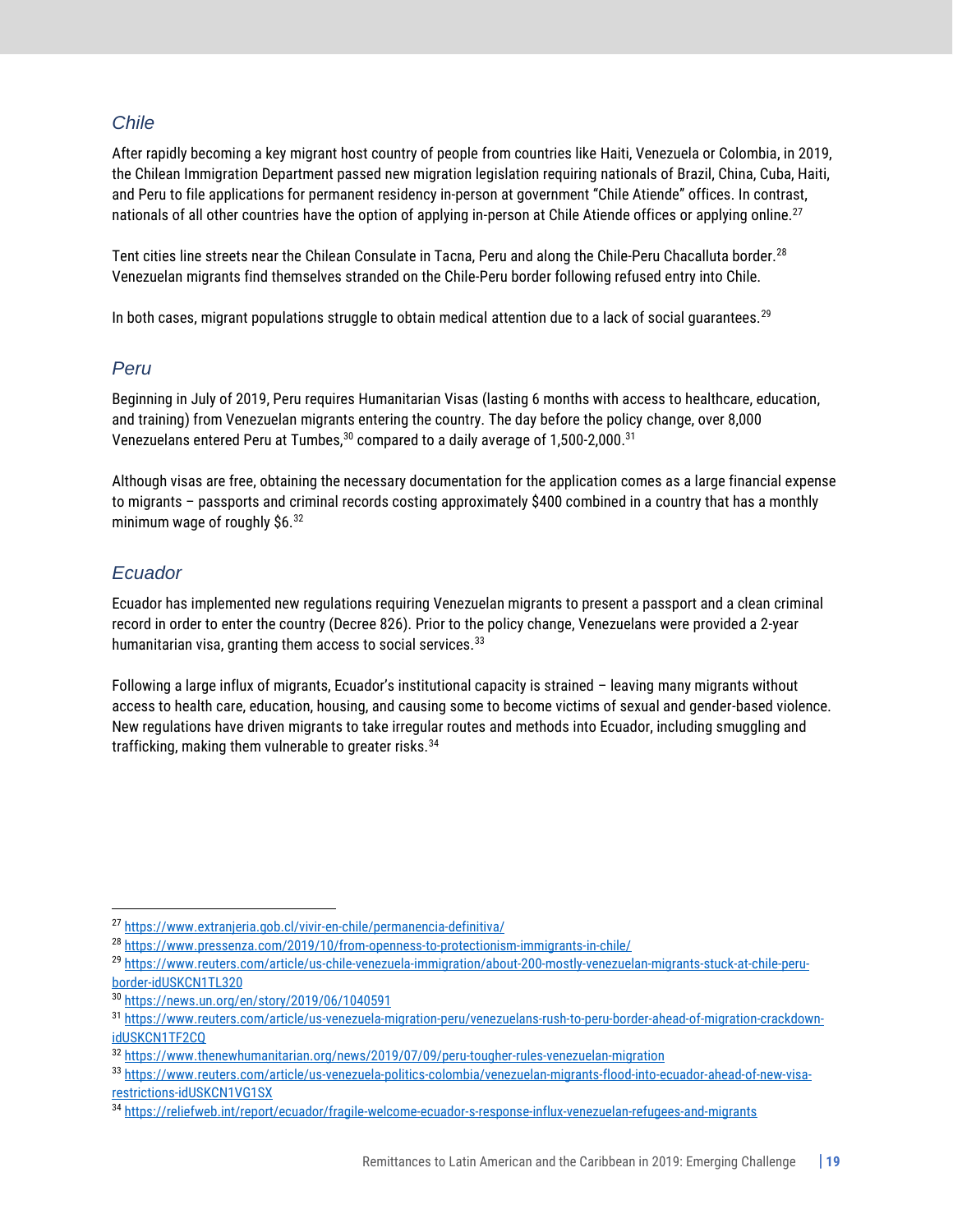# <span id="page-21-0"></span>IV. Making Remittances and Development Work

Family remittances are extraordinarily important for most Caribbean and Central American countries. In fact, among countries in Latin America and the Caribbean, 10 of the countries where remittances represent over 5% of gross domestic product are in the aforementioned regions.

Although these 10 countries only contribute 5% to the Latin American and Caribbean economies, their dependence on remittances amounts to 14%. That is, of the 2% contribution of remittances to the entire Latin American and Caribbean region, remittances account for half of that coming from these ten small countries.

**FIGURE 7: INCOME DEPENDENCE ON REMITTANCES: REMITTANCES AS SHARE OF GDP, 2019** Source: Author's estimates.



This migrant labor force keeps their homelands integrated into the global economy through their support. However, these are predominantly the countries where migration is being slowed, either through design or policy consequence. Development policies are to be aligned with the foreign policy interest as well as with immigration policies in ways that they support each other for the largest number of beneficiaries.

The impact of remittances on economic growth and development is a positive one, for which evidence has been provided in many instances and cases. Migration overall decreases with greater wealth in low income societies. Therefore, bringing stability in many fragile migrant sending countries, and making migration a more rational process, is reinforced with a development effort to create wealth.

Triangulating development, migration and stability is central to ensure a positive impact of remittances and migration beyond issues of instability.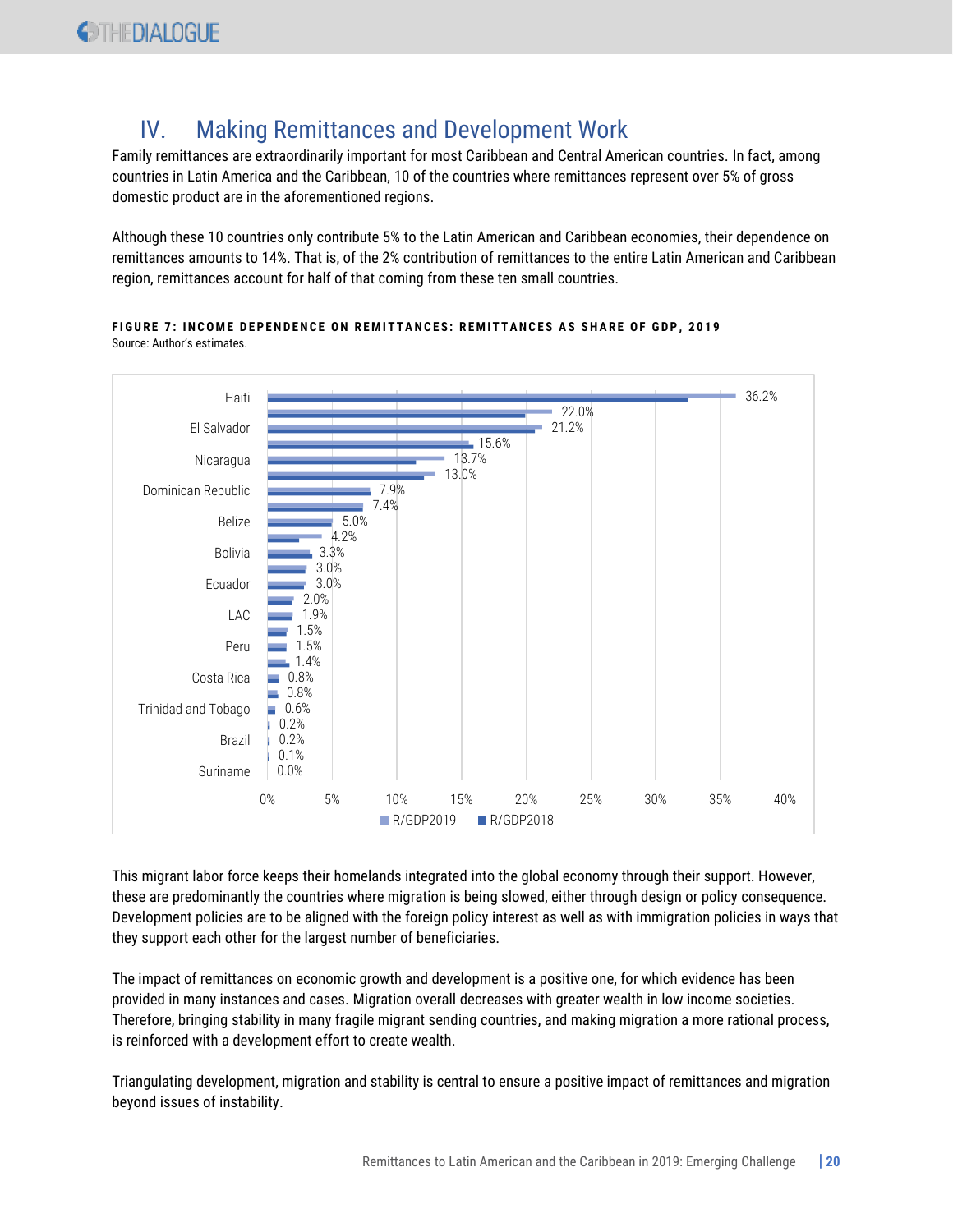# <span id="page-22-0"></span>Appendix

#### **APPENDIX 1: GROWTH IN REMITTANCES TO LATIN AMERICA AND THE CARIBBEAN, 2019** Source: Author's estimates.